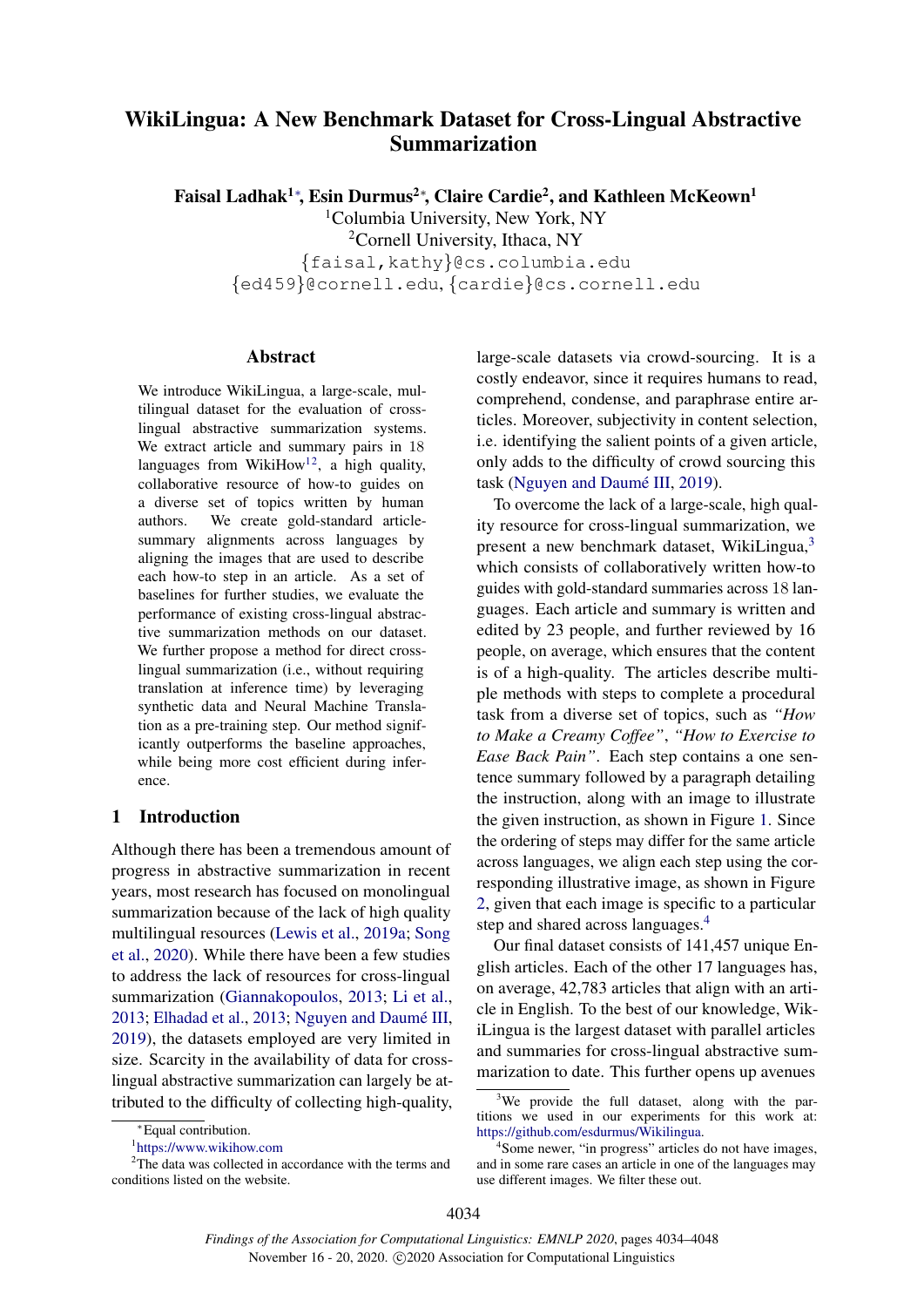<span id="page-1-0"></span>

Figure 1: An example method *"Watering, Feeding and Pruning Orchids"* from the guide for *"How to Care for Orchids"*. This method consists of three steps where each step has an illustrative image, a one sentence summary (in blue), and a paragraph providing more details about this step (in red). We combine the paragraphs and summaries from all the steps in each method to create article-summary pairs.

to explore new approaches for cross-lingual and multilingual summarization, which are currently understudied.

With the dataset in hand, we evaluate existing approaches for cross-lingual summarization as baselines. We then propose a method for direct crosslingual abstractive summarization, leveraging synthetic data and machine translation as a pre-training step. We show that our method outperforms existing baselines, without relying on translation at inference time.

## 2 Data Collection and Statistics

<span id="page-1-1"></span>WikiHow is an online resource of how-to guides on a diverse set of topics, written and reviewed by human authors. To ensure high quality content, experts are involved in the writing and reviewing process of these guides.<sup>[5](#page-1-1)</sup> Each page includes multiple methods for completing a multi-step procedural task along with a one-sentence summary of each step. Figure [1](#page-1-0) shows an example method from the guide for *"How to Care for Orchids"*. For this guide, the method *"Watering, Feeding and Pruning Orchids"* includes three steps. Each step consists of a unique illustrative image, a one sentence summary and a paragraph providing more details. We combine the paragraphs and summaries from all the steps of each method to create article-summary pairs. Thus, the summarization task is framed as follows: *given an article detailing instruction on how to complete a procedural task, produce a summary consisting of a list of steps, in the correct*

*order*. This builds on prior work that collected data from WikiHow for monolingual summarization in English [\(Koupaee and Wang,](#page-9-3) [2018\)](#page-9-3). We note that, by design, the summaries do not incorporate any potential lead bias, which stands in contrast to single document news summarization, where position is an influential signal [\(Brandow et al.,](#page-8-2) [1995\)](#page-8-2).

A majority of the non-English guides on this platform are translated from the corresponding English versions by human writers, who are fluent in both English and the target language. Once translated, they are further reviewed by WikiHow's international translation team, before they can be published. Each of the guides also links to parallel guides in other languages, if available. We collected the guides for all 18 languages available on WikiHow, and aligned the steps for each method in each guide using the illustrative images. Figure [2](#page-2-0) shows an example step from the guide *"How to Care for Orchids"* and its aligned step in five selected languages (English, Spanish, Turkish, Russian, and Vietnamese). This approach ensures that the alignments of the steps are high-quality since the images are unique to each step and shared across all the languages. We merged the step summaries and paragraphs for each WikiHow method as described above to obtain article-summary pairs for all the languages. Table [2](#page-3-0) provides statistics for the number of article-summary pairs in each language that are aligned with articles in English. We note that Turkish, which is the language with the fewest parallel article-summary pairs with English, is still an order of magnitude larger than any Langauge in existing cross-lingual datasets.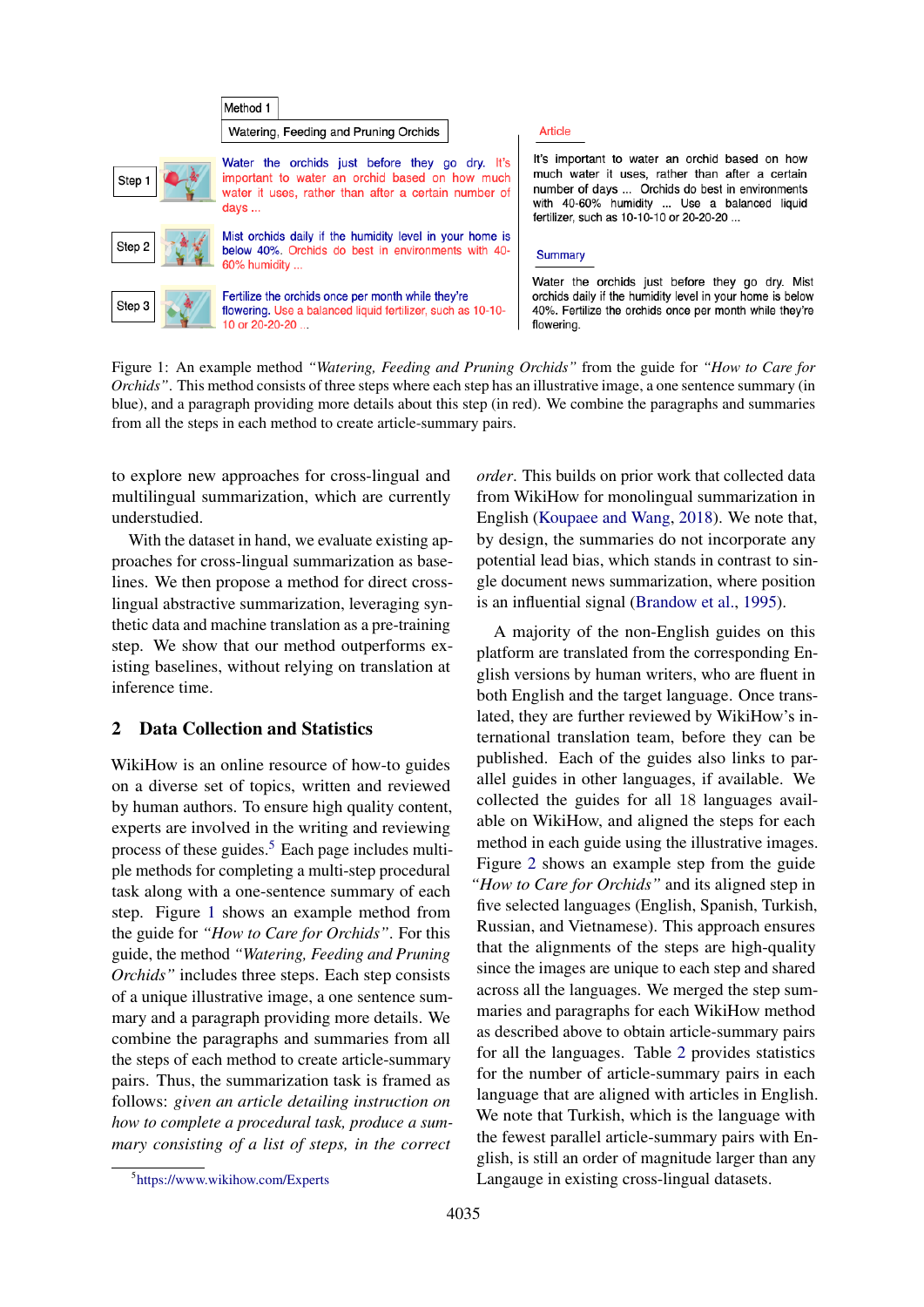<span id="page-2-0"></span>

Water the orchids just before they go dry. It's important to water an orchid based on how much water it uses, rather than after a certain number of days ...



Riega las orguídeas justo antes que se seguen. Es importante regarlas según la cantidad de agua que utilizan y no en función de cierto número de días ...

Orkideleri kurumadan hemen önce sula. Orkideyi belli bir gün sayısından sonra sulamaktansa orkidenin ne kadar su kullandığına göre sulamak, daha önemlidir ...



Поливайте орхидеи тогда, когда субстрат почти полностью высохнет. Очень важно поливать орхидеи не в определенные дни, а на основании того, сколько воды они потребляют ...

Tưới lan ngay trước khi cây khô. Quan trọng là bạn cần tưới cho lan dựa vào lượng nước mà cây cần sử dụng thay vì sau một số ngày nhất định ...

Figure 2: An example step from the guide for *"How to Care for Orchids"*, across five selected languages (top to bottom: English, Spanish, Turkish, Russian and Vietnamese). This shows the summary for the step (bold text), along with the first sentence of the paragraph. Note that the images are the same across the different languages. To get final article-summary pairs, we combine the paragraphs and summaries from all steps in a method.

<span id="page-2-2"></span>

|                      |    | Num. Languages Num. Summaries Summary length Article length |           |           |
|----------------------|----|-------------------------------------------------------------|-----------|-----------|
|                      |    | (average)                                                   | (average) | (average) |
| MultiLing'13         | 40 | 30                                                          | 185       | 4,111     |
| MultiLing'15         | 38 | 30                                                          | 233       | 4,946     |
| <b>Global Voices</b> | 15 | 229                                                         | 51        | 359       |
| WikiLingua           | 18 | 42,783                                                      | 39        | 391       |

Table 1: Comparison of WikiLingua with the existing multilingual summarization datasets. *Num. languages* indicates number of languages covered in each dataset. *Num. summaries* indicates average number of articles per language. *Summary length* and *Article length* corresponds to average number of tokens in summaries and articles respectively.

## 3 Existing Multilingual Abstractive Summarization Datasets

There have been a few datasets created for multilingual abstractive summarization tasks in recent years, which we describe in this section.

MultiLing'13 and '15. Multiple versions of the MultiLing dataset have been collected by the organizers of MultiLing Workshops [\(Giannakopoulos,](#page-8-0) [2013;](#page-8-0) [Elhadad et al.,](#page-8-1) [2013;](#page-8-1) [Kubina et al.,](#page-9-4) [2013\)](#page-9-4). The MultiLing'13 dataset includes summaries of 30 Wikipedia articles per language, describing a given topic. For MultiLing'15, an additional 30 documents were collected for evaluation purposes [\(Giannakopoulos et al.,](#page-9-5) [2015\)](#page-9-5). We note that while this dataset contains article and summaries in several languages there are no parallel articles or summaries, which makes it difficult to use this dataset for cross-lingual evaluation.

Global Voices. Nguyen and Daumé III [\(2019\)](#page-9-2) collected social network descriptions of news articles provided by Global Voices.<sup>[6](#page-2-1)</sup> These descriptions, however, are not written with the purpose of summarizing the article content but rather to draw user clicks on social media; therefore, they have a lower coverage of the original article than a good summary would. To address this problem, the authors crowd-source a small set of summaries, in English, for 15 languages. We report statistics only on the crowd-sourced summaries, given the clickbait nature of the social media descriptions. Note that unlike our dataset, this one contains summaries only in English, which makes it difficult to evaluate cross-lingual summarization into other languages.

Statistics for the datasets are provided in Table [1.](#page-2-2) WikiLingua is similar to Global Voices in terms of article and summary length while MultiLing articles and summaries are longer. All three existing datasets are limited in size in comparison to WikiLingua. Furthermore, our dataset includes articles on a wide-range of topics and the average number of articles per language is two orders of magni-

<span id="page-2-1"></span><sup>6</sup> <https://globalvoices.org/>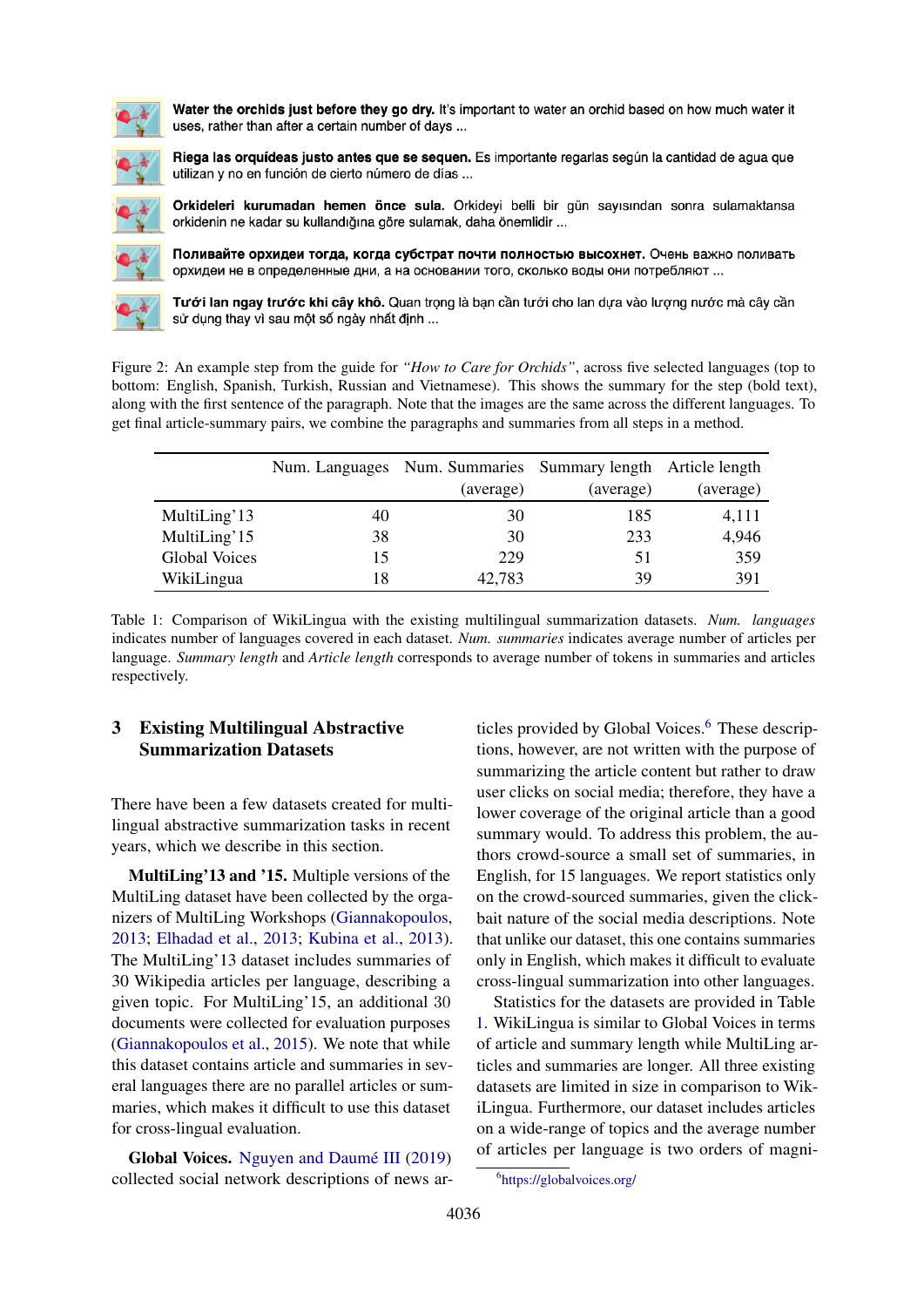<span id="page-3-0"></span>

| Language   | ISO 639-1              | Num. parallel |
|------------|------------------------|---------------|
| English    | en                     | 141,457       |
| Spanish    | es                     | 113,215       |
| Portuguese | pt                     | 81,695        |
| French     | fr                     | 63,692        |
| German     | de                     | 58,375        |
| Russian    | ru                     | 52,928        |
| Italian    | it                     | 50,968        |
| Indonesian | id                     | 47,511        |
| Dutch      | nl                     | 31,270        |
| Arabic     | ar                     | 29,229        |
| Chinese    | zh                     | 18,887        |
| Vietnamese | vi                     | 19,600        |
| Thai       | th                     | 14,770        |
| Japanese   | ja                     | 12,669        |
| Korean     | ko                     | 12,189        |
| Hindi      | hi                     | 9,929         |
| Czech      | $\overline{\text{cs}}$ | 7,200         |
| Turkish    | tr                     | 4,503         |

Table 2: Statistics for WikiLingua. Num. parallel corresponds to the number of articles with a parallel article in English. There are in total 141,457 English articlesummary pairs in our dataset.

tude larger than Global Voices, which is the largest dataset to date for cross-lingual evaluation. The Data Statement [\(Bender and Friedman,](#page-8-3) [2018\)](#page-8-3) for our dataset can be found in Appendix [A.3.](#page-11-0)

|            | Train  | Validation | Test   |
|------------|--------|------------|--------|
| Spanish    | 81,514 | 9,057      | 22,643 |
| Russian    | 38,107 | 4,234      | 10,586 |
| Vietnamese | 9,473  | 1,052      | 2,632  |
| Turkish    | 3,241  | 360        | 901    |

Table 3: Number of examples in Train/Validation/Test splits per language.

## 4 Cross-lingual Experiments

Following the prior work in cross-lingual abstrac-tive summarization (Nguyen and Daumé III, [2019;](#page-9-2) [Ouyang et al.,](#page-9-6) [2019\)](#page-9-6), we aim to generate English summaries from non-English articles, as an initial study. We experiment with five languages (i.e. English, Spanish, Russian, Turkish, and Vietnamese) covering three language families (i.e. Indo-European, Ural-Altaic and Austroasiatic). We split the data for each of the four non-English languages into train/dev/test splits. When splitting the English

data, we ensure that all articles from the same topic as test articles in any of the four non-English languages, are included in the test set. This leaves us with ∼ 69K English articles that we randomly split into train and dev set (90/10 split). See Appendix [A.2](#page-11-1) for more information.

We use large, pre-trained language models as a starting point for our experiments, given their success on a variety of downstream Natural Language Processing tasks [\(Devlin et al.,](#page-8-4) [2019\)](#page-8-4), including state of the art results for text summarization [\(Lewis et al.,](#page-9-7) [2019b;](#page-9-7) [Liu and Lapata,](#page-9-8) [2019\)](#page-9-8). In particular, we use mBART [\(Liu et al.,](#page-9-9) [2020\)](#page-9-9), which is a multi-lingual language model that has been trained on large, monolingual corpora in 25 languages. The model uses a shared sub-word vocabulary, encoder, and decoder across all 25 languages, and is trained as a denoising auto-encoder during the pre-training step. [Liu et al.](#page-9-9) [\(2020\)](#page-9-9) showed that this pre-training method provides a good initialization for downstream machine translation tasks, particularly in lower resources settings, making this an ideal starting point for our cross-lingual summarization experiments. We also ran initial experiments with non-pretrained transformer models, but the results were significantly worse than those with the pre-trained models.

We fine-tune mBART for both monolingual and cross-lingual summarization as a standard sequence-to-sequence model, where the input document is represented as a sequence of tokens (subword units), with a special separator token between each sentence, and a language indicator token at the end of the document. The output summary is represented in a similar manner, with a language indicator token at the beginning of the sequence, to prime the decoder for generation in the target language, as shown in Figure [3.](#page-4-0) We use Fairseq [\(Ott](#page-9-10) [et al.,](#page-9-10) [2019\)](#page-9-10) for all our experiments, and we follow the hyper-parameter settings that were used by [Lewis et al.](#page-9-7) [\(2019b\)](#page-9-7) to fine-tune BART for monolingual summarization in English. See Appendix [A.1](#page-11-2) for more details.

#### 4.1 Baselines

We evaluate the following baseline approaches for cross-lingual summarization on our data:

lead<sub>n</sub>: copies first *n* sentences from the corresponding parallel English source articles. We report results for  $n = 3$  since it performs the best.

Summarize-then-translate (Sum-Trans): We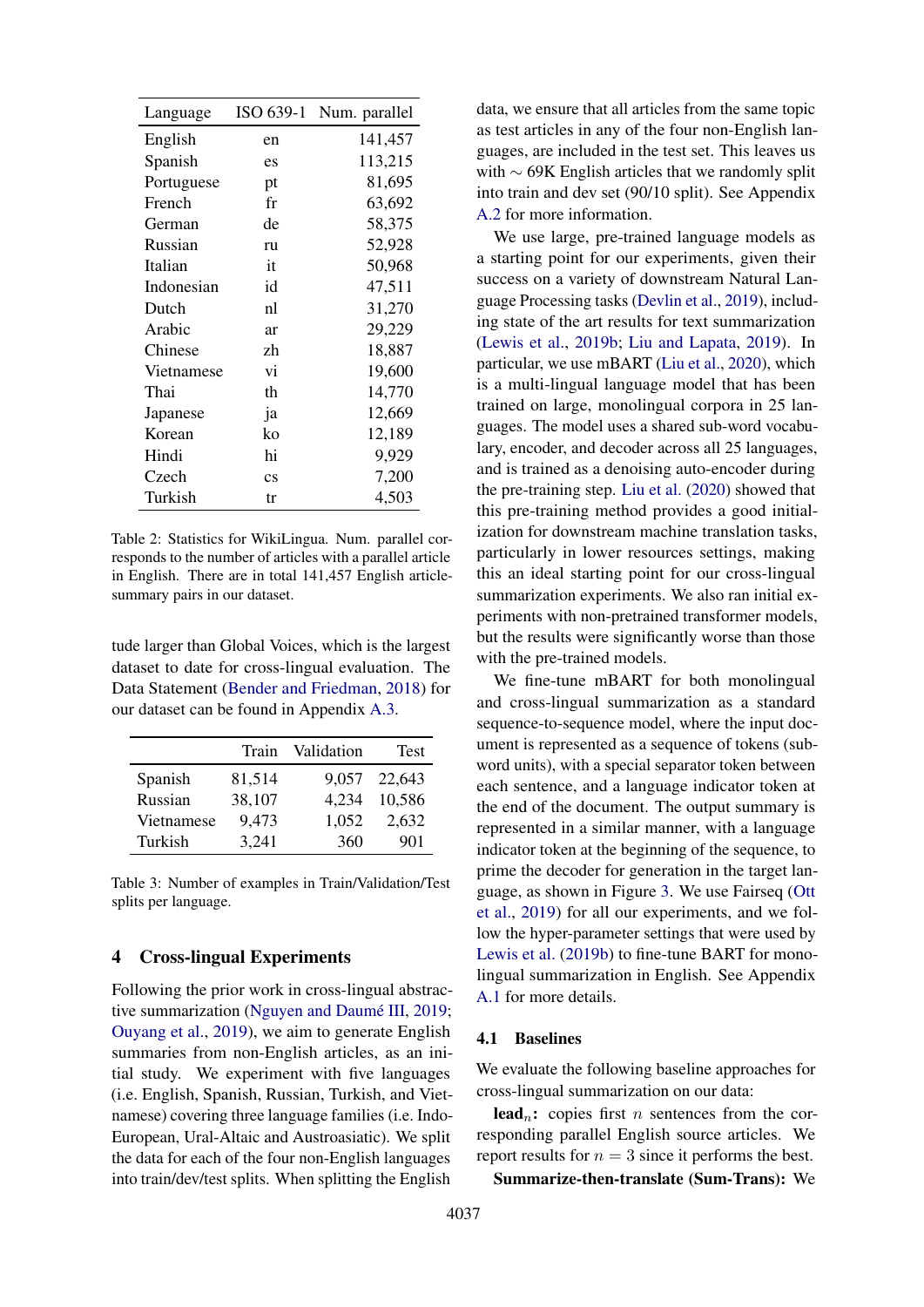<span id="page-4-0"></span>

Figure 3: An example showing the fine-tuning procedure for cross-lingual summarization from Spanish to English.

fine-tune mBART for monolingual summarization in the source language, and then at inference time, we summarize the article and then translate the summary into the target language. This approach is useful when the source language is higher resource for the summarization task, since it requires translating summaries, which tend to be much shorter than the actual articles, which means fewer opportunities for translation errors.

Translate-then-Summarize (Trans-Sum): We fine-tune mBART for monolingual summarization in the target language and at inference time, we translate the source language articles into the target language, and then summarize the translation. This approach is useful when the target language is higher resource for the summarization task, though translating entire articles provides more opportunities for translation errors.

Trans-Sum-R: This method, a variation of the translate then summarize method above, first performs a round-trip translation of articles from, and back to, the target language, through the source language, to get noisy articles in the target language. The noisy articles are then paired with the original, clean summary, to train a summarization system in the target language [\(Ouyang et al.,](#page-9-6) [2019\)](#page-9-6). The summarization system, in this case, can account for potential noise in the translated source article, by learning to generate clean summaries from noisy articles. For all baselines that require translation, we used the Amazon Web Services (AWS) Translate service, which is among the state of the art Neural Machine Translation systems.[7](#page-4-1)

Trans-Sum-G: This model is the same as the Trans-Sum model except that at inference time, we use the gold translation of the source language article instead of the machine translated one. This is an oracle system that represents the performance we could expect if we had no translation errors. Thus the drop in performance from Trans-Sum-G to Trans-Sum or Trans-Sum-R can be attributed to translation errors.

#### 4.2 Direct Cross-lingual Summarization

Most work in cross-lingual summarization has relied on different variations of a two-step approach to cross-lingual summarization, i.e. translation and summarization. Besides the issue of error propagation, another major drawback of such approaches is that they rely on translation at inference time, which makes inference costly as it requires running both a translation system and a summarization system, in sequence. In a real-world scenario, such systems would have a recurring latency and monetary cost for each inference request. Therefore, it is preferable to have cross-lingual summarization methods that do not rely on running an additional translation system at inference time.

The popularity of existing two-step approaches for cross-lingual summarization can largely be attributed to the data that is available – there are plenty of resources for both machine translation and monolingual English summarization as separate tasks. However, resources that contain parallel articles in multiple languages, with corresponding parallel summaries are scarce. Since our dataset has gold standard translations between English and the other languages, it allows us to explore methods for direct cross-lingual summarization, and measure how they stack up against existing baselines. Furthermore, since we have gold translations, we can directly measure the drop in performance due to translation errors for translate-then-summarize, for each language pair, and see how much of that can be recovered by proposed methods.

For direct cross-lingual summarization, we finetune mBART with input articles from the source language, and summaries from the target language (DC). This setting requires that the model learn both translation and summarization, which requires a large amount of cross-lingual training data. To overcome this, we first propose to generate additional synthetic data by translating the English training articles into the target language (DC+Synth), using AWS Translate, and pairing them with the original summary in English. Translating training

<span id="page-4-1"></span><sup>7</sup> <https://aws.amazon.com/translate/>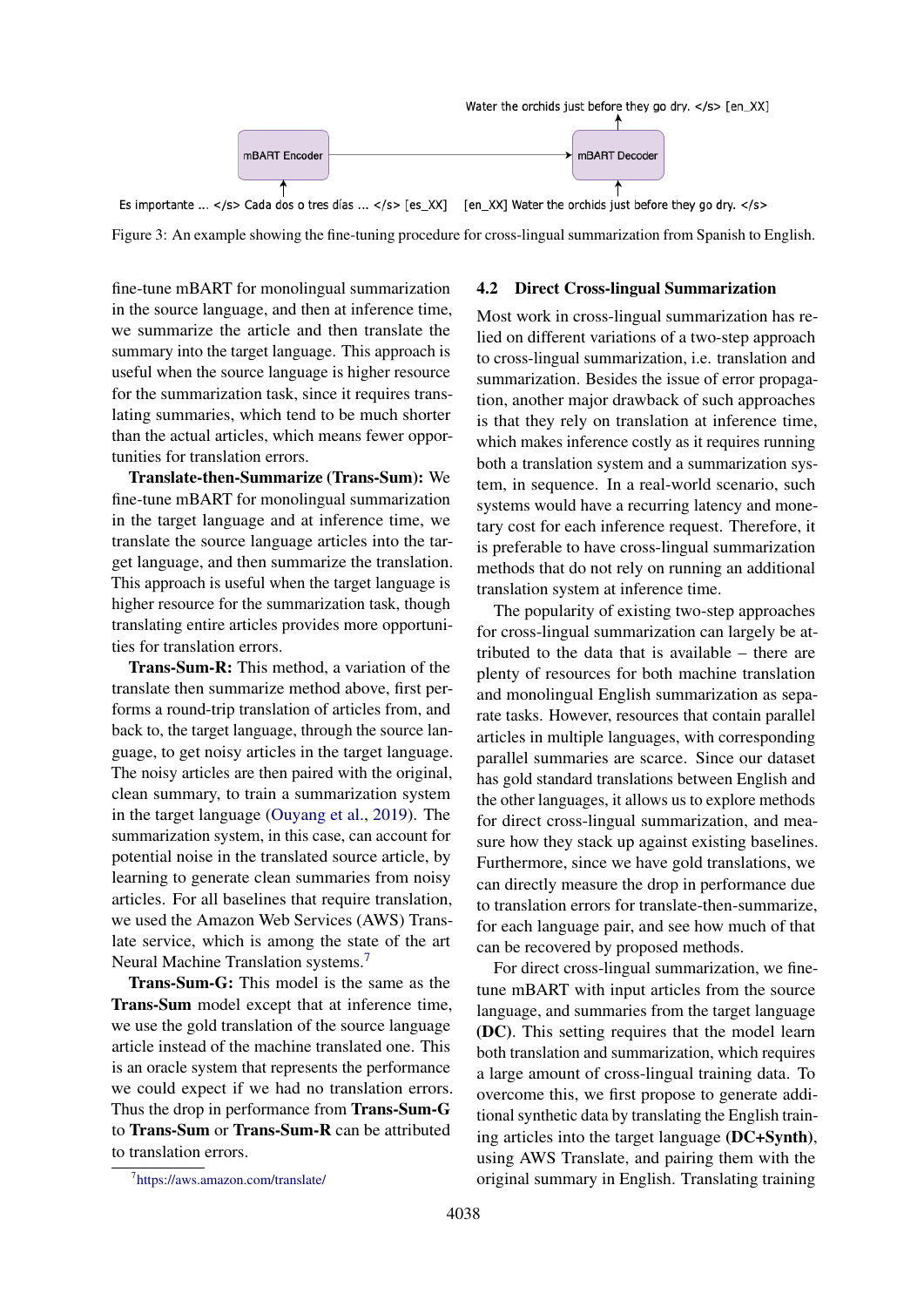<span id="page-5-1"></span>

|             | $Es$ -En          | $Tr-En$                                   | Ru-En                                                                                                                                               | Vi-En             |
|-------------|-------------------|-------------------------------------------|-----------------------------------------------------------------------------------------------------------------------------------------------------|-------------------|
| Trans-Sum-G |                   |                                           | $41.66/18.64/35.07$    $45.82/22.42/39.05$    $40.98/18.27/34.74$    $41.37/18.56/35.22$                                                            |                   |
| $lead_3$    |                   |                                           | $24.35/06.03/16.39$   $24.55/05.98/16.49$   $23.43/05.56/15.81$   $22.92/05.41/15.47$                                                               |                   |
| Sum-Trans   |                   | $36.03/13.02/29.86$   $31.57/10.45/24.76$ | 29.75/08.83/24.36                                                                                                                                   | 26.95/07.04/21.62 |
| Trans-Sum   |                   | $37.16/14.25/31.04$   $41.06/17.72/34.53$ | 33.59/11.60/28.15                                                                                                                                   | 34.77/12.37/29.27 |
| Trans-Sum-R | 38.13/14.95/31.96 | 42.33/18.79/35.81                         | 34.64/12.58/29.18                                                                                                                                   | 36.29/13.21/30.57 |
| DC          |                   |                                           | $38.30/15.37/32.40^{\dagger}$ 3.68/12.74/27.62 32.91/11.83/27.69 31.89/11.07/26.36                                                                  |                   |
| DC+Synth    |                   |                                           | $40.00/16.38/33.48$ <sup>†</sup> $\ $ 41.76/18.84/35.78 $\ $ 36.82/14.41/31.18 <sup>†</sup> $\ $ 36.48/14.29/30.96 <sup>‡</sup>                     |                   |
|             |                   |                                           | DC+Synth+MT 40.60/16.89/34.06 <sup>†</sup> $  42.76/20.47/37.09$ <sup>‡</sup> $  37.09/14.81/31.67$ <sup>†</sup> $  37.86/15.26/32.33$ <sup>†</sup> |                   |

Table 4: Cross-lingual summarization results. The numbers correspond to ROUGE-1/ROUGE-2/ROUGE-L F1 scores respectively. † indicates where ROUGE-L F1 is significantly better than all baselines, and ‡ indicates where ROUGE-L F1 is significantly better than all baselines except Trans-Sum-R. We use Welch's t-test, and use  $p < 0.01$ to assess significance.

data has been shown to be an effective strategy for cross-lingual transfer for text classification and sequence labeling tasks [\(Schuster et al.,](#page-10-1) [2019\)](#page-10-1). We note that while this method still relies on machine translation, the cost of translation is shifted to training time, and thus is a one-time cost.

Since a cross-lingual summarization model needs to learn how to translate salient information from one language to another, we hypothesize that training the model for machine translation can improve performance of cross-lingual summarization. Therefore, we propose a two-step fine-tuning approach, where we first fine-tune the mBART model for document level machine translation from the source language into English, and then we further fine-tune the model for cross-lingual summarization (DC+Synth+MT). Similar to above, since we only have a limited amount of parallel document pairs in our dataset, we translate English documents into the source language to create additional parallel data. This method of back-translation to create additional parallel data has been shown to be effective in improving the performance of neural machine translation systems [\(Sennrich et al.,](#page-10-2) [2016;](#page-10-2) [Hoang et al.,](#page-9-11) [2018;](#page-9-11) [Edunov et al.,](#page-8-5) [2018\)](#page-8-5).[8](#page-5-0)

#### 5 Results and Analysis

Table [4](#page-5-1) shows ROUGE scores [\(Lin,](#page-9-12) [2004\)](#page-9-12) for the baselines and proposed cross-lingual approaches. We observe that the lead baseline performs poorly for this task, unlike in the news domain where it's shown to be a strong baseline [\(Brandow et al.,](#page-8-2)

### [1995\)](#page-8-2).

When comparing the performance of Trans-Sum vs. Sum-Trans, we find that performance depends on the amount of summarization data available in the source language. Similar to previous work [\(Ouyang et al.,](#page-9-6) [2019\)](#page-9-6), we find that Tran-Sum works significantly better when the amount of data in the source language is limited. However, as source language training data size increases, we see that the gap in performance decreases, as in the case of Spanish, which is similar in size to English, vs. Turkish, which is the lowest resource language for summarization in our dataset. This suggests that when the source language data is comparable in size or larger than the target language data, Sum-Trans approach may be worthwhile to consider, as suggested by [Wan et al.](#page-10-3) [\(2010\)](#page-10-3), since it is more cost effective (translating summaries instead of whole articles) and may avoid error propagation from translation systems.

Amongst the baseline methods, Trans-Sum-R works the best. It consistently does better than Trans-Sum baseline, suggesting that round-trip translation to create noisy data can be an effective way to make the model more robust to translation errors at inference time. Since we have gold translations (Trans-Sum G) for each of the articles, we can measure the translation error in the Trans-Sum system. We see that on average, the round-trip translation method is able to recover about 22% of the performance loss due to translation errors.

For direct cross-lingual summarization, we find that the performance of the base model (DC) is worse than the translate-then-summarize baselines for all languages except Spanish, where it is better.

<span id="page-5-0"></span><sup>&</sup>lt;sup>8</sup>While back-translation typically uses an intermediate training checkpoint to create synthetic data, we instead use AWS translate.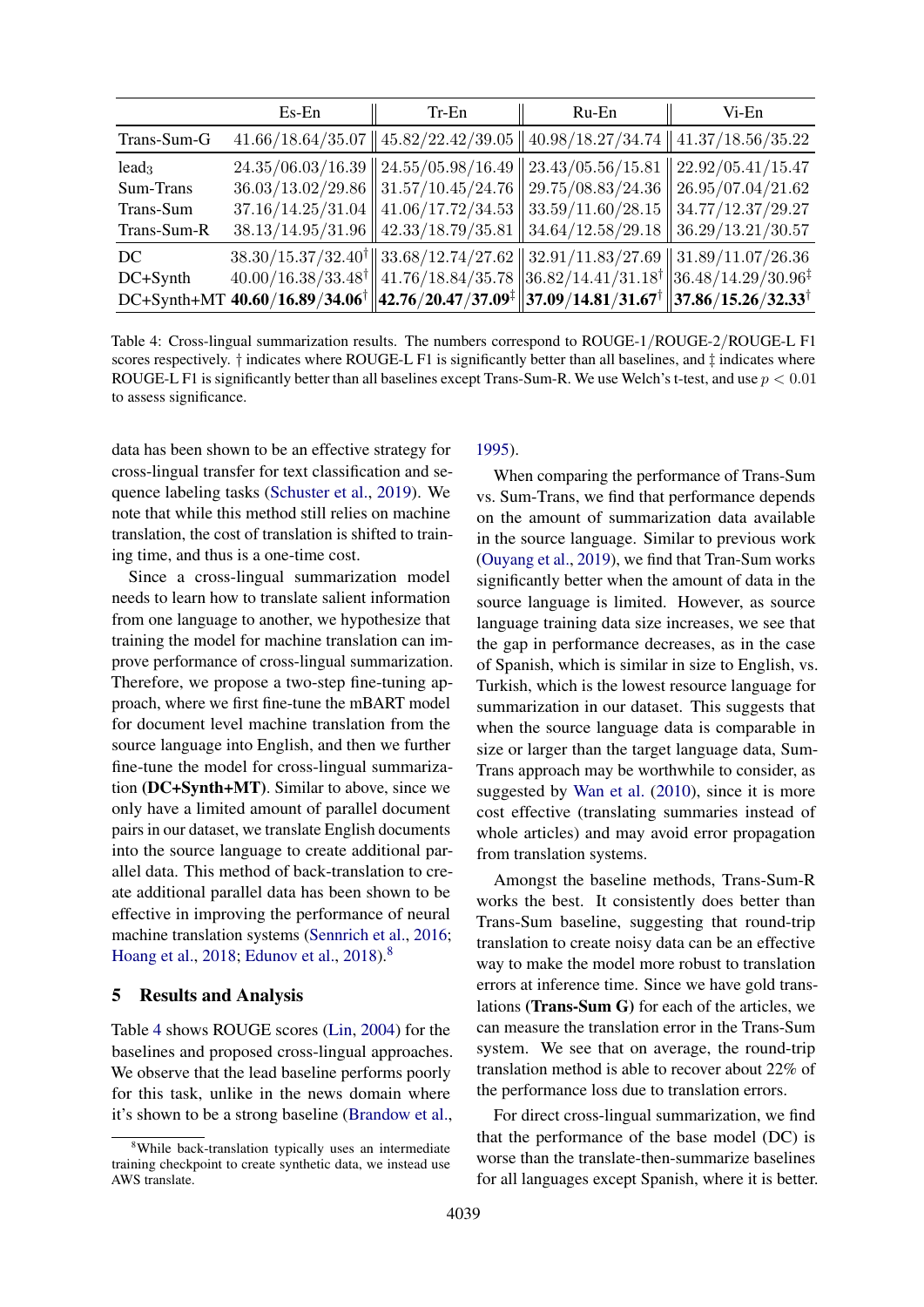<span id="page-6-1"></span>Topic: How to critique a speech: Assessing the Delivery.

Article: Does the speaker talk in a way that makes you want to keep listening, or is it easy to tune out? ... The way the speaker holds him or herself should project confidence and charisma, making the audience feel engaged and included ... Too many "ums", "likes" and "uhs" take away from a speaker's credibility ... A great speaker should have memorized the speech long in advance ... Look for signs that the speaker is nervous so you can offer a critique that will help him or her improve next time ...

Reference: Listen to the speaker's voice inflections. Watch the speaker's body language. Listen for filler words. See if the speech was memorized. Assess how the speaker manages anxiety.

Trans-Sum: Keep the listener's attention. Maintain good posture. Memorize speech beforehand. Identify signs of nervousness.

Trans-Sum-R: Recognize the listener's needs. Pay attention to the posture of the speaker. Memorize the speech. Recognize the signs of nervousness.

DC+Synth+MT (Ours): Pay attention to the way the speaker is speaking. Notice the way the speaker uses body language. Keep track of the words they say. Remember what they have to say. Watch for signs of nervousness.

Table 5: An example output summary for Trans-Sum, Trans-Sum-R and DC+Synth+MT. Human annotators preferred the output from DC+Synth+MT.

This suggests that direct cross-lingual summarization is a difficult task and requires a larger amount of data, even with a pre-trained mBART model as a starting point. Once we add some synthetic data (DC+Synth), we see the performance improves significantly, especially for the lower resource languages (Tr and Vi), which are on par with the best baseline model. Note that the DC+Synth models would still be preferable, even over the best baseline, as they give similar performance while being much more cost effective for inference.

Finally, we see that fine-tuning the mBART model for document-level machine translation, before fine-tuning it for cross-lingual summarization, further improves the performance for all languages. This variant (DC+Synth+MT) performs significantly better than all baseline systems for Spanish, Russian and Vietnamese. For Turkish, the performance of DC+Synth+MT is statistically the same as Trans-Sum-R; we note, however, that our model is significantly better than the Trans-Sum baseline, while the Trans-Sum-R model is not.

## 5.1 Human Evaluation

We ask human annotators on Mechanical Turk to evaluate the generated summaries for fluency and content overlap with the gold reference summary.<sup>[9](#page-6-0)</sup> We randomly sample 100 articles per language and generate summaries using Trans-Sum, Trans-Sum-

R and DC+Synth+MT. Each annotator is shown all three summaries for the same article, along with the reference, and asked to score the summaries for fluency and content on a scale from 1 to 3. Each of the examples was evaluated by three annotators. To ensure for quality, we filter out annotators with a low agreement score with other annotators who performed the same tasks. The average pairwise agreement between annotators is 56.5%.

Table [6](#page-7-0) shows that human annotators find all three systems relatively fluent overall. This can be attributed to the use of mBART, which has been pre-trained on large amounts of monolingual data. While there is no significant difference between Trans-Sum-R and DC+Synth+MT, we note that DC+Synth+MT scored significantly higher than Trans-Sum, while Trans-Sum-R is statistically the same as Trans-sum. In terms of content overlap with the reference, we find that DC+Synth+MT model scored significantly better than both the baseline systems ( $p$ <0.05), which validates the ROUGE score improvements we show in Table [4.](#page-5-1) Note that the baselines systems are statistically the same in terms of content. Table [5](#page-6-1) shows an example of an article and corresponding output summaries for each of the three systems evaluated. We can see that all the system generated summaries are fluent, however DC+Synth+MT has better overlap with the content in the reference summary.<sup>[10](#page-6-2)</sup>

<span id="page-6-0"></span> $9^9$ The reference was only shown when evaluating for content overlap, and not for fluency evaluation.

<span id="page-6-2"></span><sup>&</sup>lt;sup>10</sup>More examples are provided in Appendix [A.4.](#page-12-0)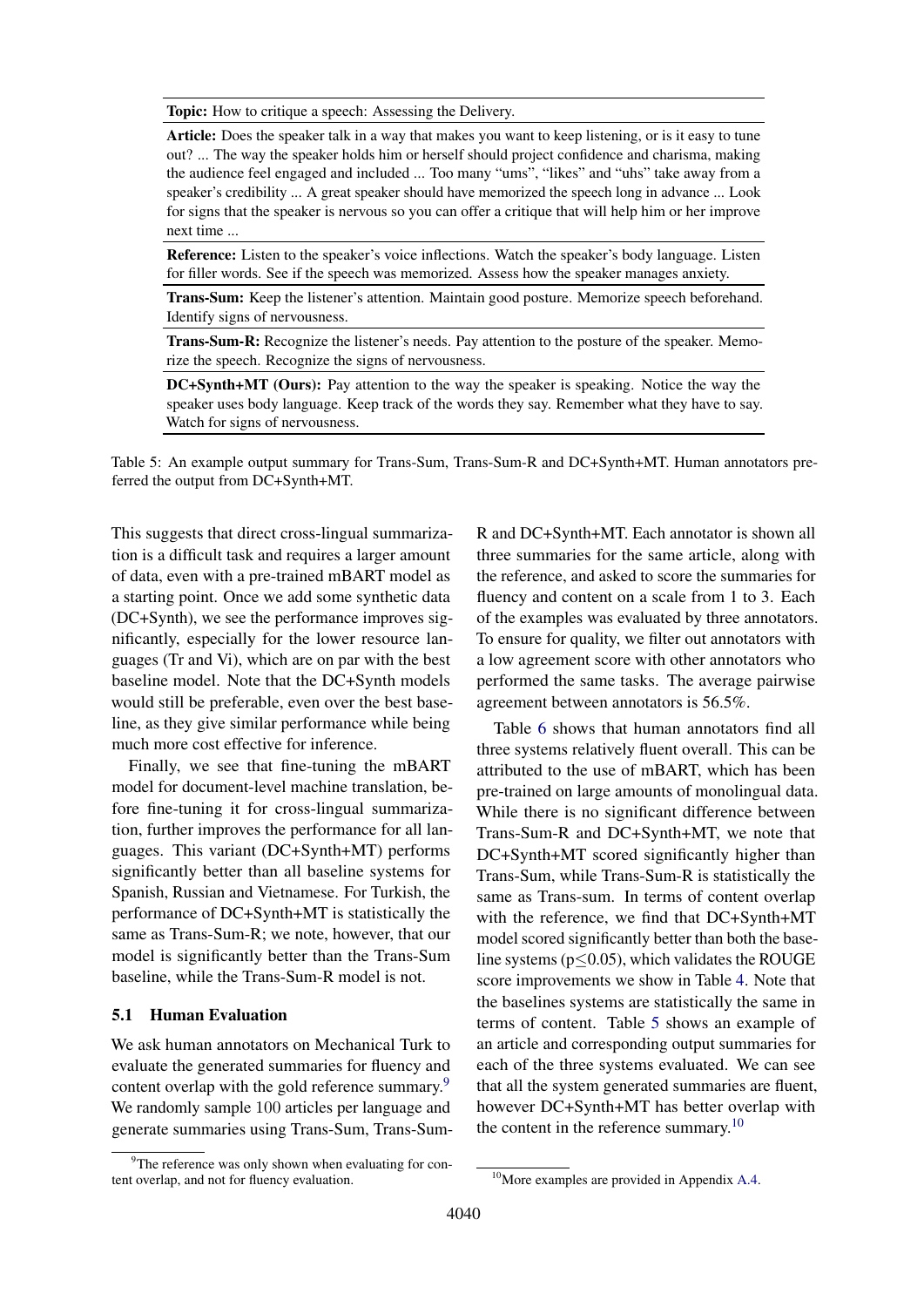<span id="page-7-0"></span>

| Model       |      | <b>Fluency Content</b> |
|-------------|------|------------------------|
| Trans-Sum   | 2.61 | 2.07                   |
| Trans-Sum-R | 2.62 | 2.09                   |
| DC+Synth+MT | 2.67 | 2.19                   |

Table 6: Human evaluation scores on a scale of 1-3.

## 6 Related Work

Abstractive Summarization. The majority of research in abstractive summarization has focused on monolingual summarization in English [\(Gehrmann](#page-8-6) [et al.,](#page-8-6) [2018;](#page-8-6) [Song et al.,](#page-10-0) [2020;](#page-10-0) [Narayan et al.,](#page-9-13) [2018\)](#page-9-13). [Rush et al.](#page-10-4) [\(2015\)](#page-10-4) proposes the first neural abstractive summarization model using an attentionbased convolutional neural network encoder and a feed-forward decoder. [Chopra et al.](#page-8-7) [\(2016\)](#page-8-7) shows improvements over this model using a recurrent neural network for the decoder. [Nallapati et al.](#page-9-14) [\(2016\)](#page-9-14) shows further improvements by incorporating embeddings for linguistic features such as part-of-speech tags and named-entity tags into their model, as well as a pointer network [\(Vinyals et al.,](#page-10-5) [2015\)](#page-10-5) to enable copying words from the source article. [See et al.](#page-10-6) [\(2017\)](#page-10-6) extends this model by further incorporating a coverage penalty to address the problem of repetitions in the generated summary.

[Chen and Bansal](#page-8-8) [\(2018\)](#page-8-8) takes a two stage approach to abstractive summarization by learning an extractor to select salient sentences from the articles, and an abstractor to rewrite the sentences selected by the extractor. They further train the extractor and abstractor end-to-end with a policygradient method, using ROUGE-L F1 as the reward function. Recently, pre-trained language models have achieved the state of the art results in abstractive summarization [\(Lewis et al.,](#page-9-7) [2019b;](#page-9-7) [Liu and](#page-9-8) [Lapata,](#page-9-8) [2019;](#page-9-8) [Song et al.,](#page-10-0) [2020\)](#page-10-0). Therefore, we use mBART [\(Liu et al.,](#page-9-9) [2020\)](#page-9-9) for all the baselines and our direct cross-lingual models.

Cross-lingual Abstractive Summarization. [Wan et al.](#page-10-3) [\(2010\)](#page-10-3) proposes summarize-thentranslate and translate-then-summarize as approaches for doing cross-lingual summarization. They suggest that summarize-then-translate is preferable because it is computationally less expensive since it translates the summary rather than article, and therefore is less prone to error propagation from translation systems. As we show in our work, however, this approach requires a large amount of training data in the source language to build

an effective summarization system. On the other hand, translate-then-summarize approach relies on having an accurate translation system and a large amount of summarization training data in the target language. Although translate-then-summarize [\(Leuski et al.,](#page-9-15) [2003\)](#page-9-15) and summarize-then-translate [\(Lim et al.,](#page-9-16) [2004;](#page-9-16) Orăsan and Chiorean, [2008;](#page-9-17) [Wan et al.,](#page-10-3) [2010\)](#page-10-3) are widely used approaches in prior studies, they are prone to error propagation. [Ouyang et al.](#page-9-6) [\(2019\)](#page-9-6) propose a variant of the translate-then-summarize approach to cross-lingual summarization, by doing a round-trip translation of English articles through the source language to get noisy English articles. They then train on noisy article and clean summary pairs, which allows them to account for potential translation noise.

There is limited prior work in direct crosslingual summarization. [Shen et al.](#page-10-7) [\(2018\)](#page-10-7) propose zero-shot cross-lingual headline generation to generate Chinese headlines for English articles, via a teacher-student framework, using two teacher models. [Duan et al.](#page-8-9) [\(2019\)](#page-8-9) propose a similar approach for cross-lingual abstractive sentence summarization. We note that our approach is much simpler and also focuses on a different kind of summarization task.

[Zhu et al.](#page-10-8) [\(2019\)](#page-10-8) use round-trip translation of large scale monolingual datasets [\(Hermann et al.,](#page-9-18) [2015;](#page-9-18) [Zhu et al.,](#page-10-9) [2018;](#page-10-9) [Hu et al.,](#page-9-19) [2015\)](#page-9-19) to generate synthetic training data for their models, and train a multi-task model to to learn both translation and cross-lingual summarization. We tried their approach on our data, using the code provided,  $\frac{11}{11}$  $\frac{11}{11}$  $\frac{11}{11}$ but the results were worse than all baselines ex-cept lead.<sup>[12](#page-7-2)</sup> We suspect that this may be due to the amount of training data, as their synthetic dataset was much larger than ours (1.69M pairs for Zh-En). An extension of their approach would be to incorporate multi-task training for pre-trained mBART, which we leave for future work. Scarcity of crosslingual summarization data has limited prior work to a few languages, and mostly in the news domain [\(Wan et al.,](#page-10-3) [2010;](#page-10-3) [Wan,](#page-10-10) [2011;](#page-10-10) [Yao et al.,](#page-10-11) [2015;](#page-10-11) [Zhang et al.,](#page-10-12) [2016;](#page-10-12) [Wan et al.,](#page-10-13) [2019\)](#page-10-13). While there is some existing work trying to address this [\(Nguyen](#page-9-2) and Daumé III,  $2019$ ), the proposed dataset is still limited in size, and contains summaries only in English. We address this limitation by proposing a

<span id="page-7-2"></span><span id="page-7-1"></span><sup>11</sup><https://github.com/ZNLP/NCLS-Corpora>

<sup>&</sup>lt;sup>12</sup>This model gets ROUGE-L F1 scores of 22.49, 23.38, 20.79, 19.45 for Spanish, Turkish, Russian and Vietnamese respectively.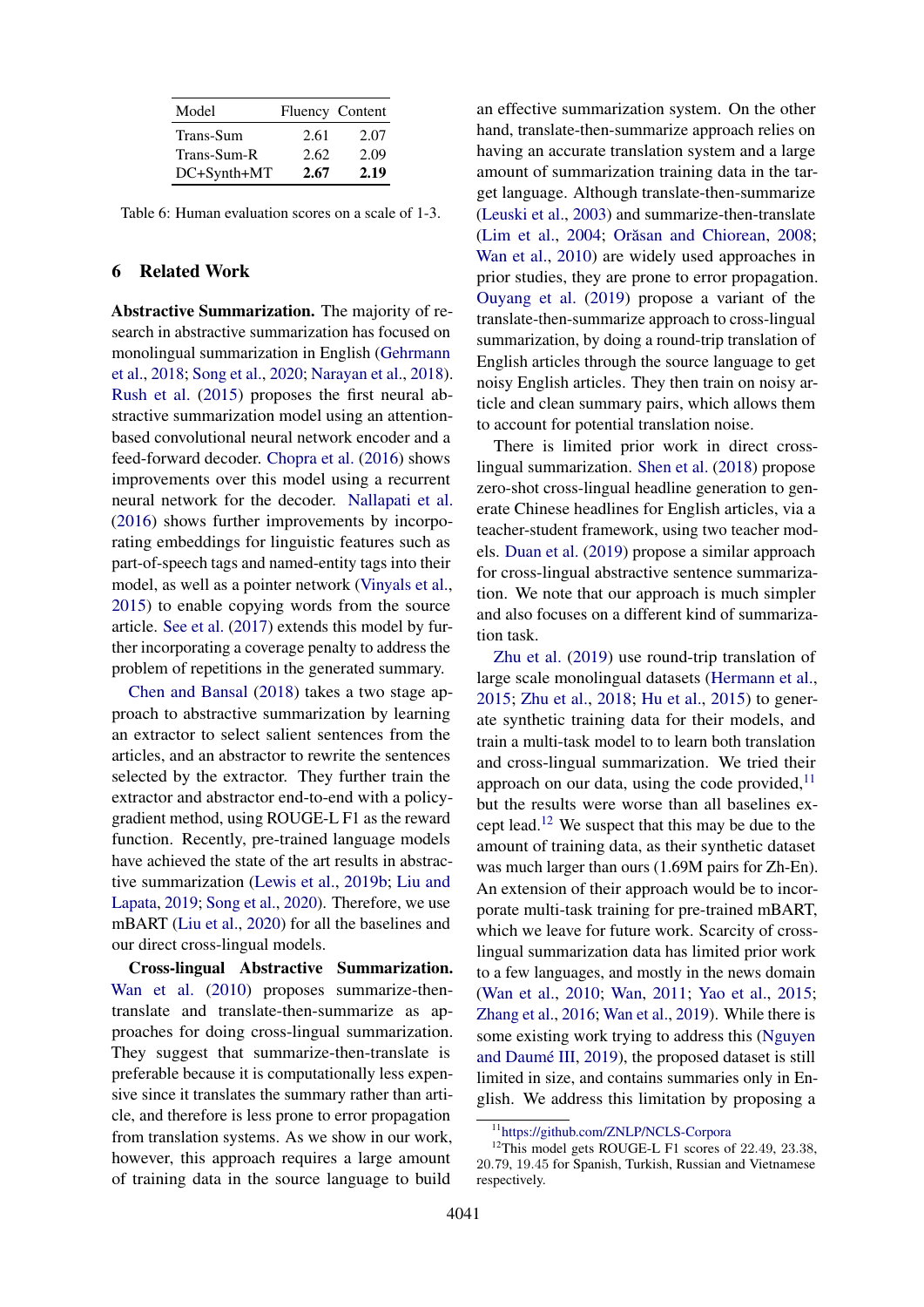new benchmark dataset.

## 7 Conclusion

We present a benchmark dataset for cross-lingual and multilingual abstractive summarization. We then evaluate existing methods in cross-lingual abstractive summarization. We further propose an end-to-end method for direct cross-lingual summarization and show that it achieves significantly better performance than the baselines while being more cost effective for inference.

Our new benchmark dataset opens up interesting new directions for research in summarization. We would like to further explore multi-source crosslingual summarization architectures, i.e. models that can summarize from multiple source languages in to a target language. Another interesting avenue would be to explore the feasibility of multilingual summarization, i.e. building models that summarize articles from any language to any other language for a given set of languages.

#### Acknowledgements

We would like to thank Chris Kedzie and the anonymous reviewers for their feedback. This research is based on work supported in part by the Office of the Director of National Intelligence (ODNI), Intelligence Advanced Research Projects Activity (IARPA), via contract FA8650-17-C-9117. This work is also supported in part by National Science Foundation (NSF) grant 1815455 and Defense Advanced Research Projects Agency (DARPA) LwLL FA8750-19-2-0039. The views and conclusions contained herein are those of the authors and should not be interpreted as necessarily representing the official policies or endorsements, either expressed or implied, of ODNI, IARPA, NSF, DARPA or the U.S. Government. The U.S. Government is authorized to reproduce and distribute reprints for governmental purposes notwithstanding any copyright annotation therein.

#### References

- <span id="page-8-3"></span>Emily M. Bender and Batya Friedman. 2018. [Data](https://doi.org/10.1162/tacl_a_00041) [statements for natural language processing: Toward](https://doi.org/10.1162/tacl_a_00041) [mitigating system bias and enabling better science.](https://doi.org/10.1162/tacl_a_00041) *Transactions of the Association for Computational Linguistics*, 6:587–604.
- <span id="page-8-2"></span>Ronald Brandow, Karl Mitze, and Lisa F. Rau. 1995. [Automatic condensation of electronic publications](https://doi.org/https://doi.org/10.1016/0306-4573(95)00052-I)

[by sentence selection.](https://doi.org/https://doi.org/10.1016/0306-4573(95)00052-I) *Information Processing & Management*, 31(5):675 – 685. Summarizing Text.

- <span id="page-8-8"></span>Yen-Chun Chen and Mohit Bansal. 2018. [Fast abstrac](https://doi.org/10.18653/v1/P18-1063)[tive summarization with reinforce-selected sentence](https://doi.org/10.18653/v1/P18-1063) [rewriting.](https://doi.org/10.18653/v1/P18-1063) In *Proceedings of the 56th Annual Meeting of the Association for Computational Linguistics (Volume 1: Long Papers)*, pages 675–686, Melbourne, Australia. Association for Computational Linguistics.
- <span id="page-8-7"></span>Sumit Chopra, Michael Auli, and Alexander M. Rush. 2016. [Abstractive sentence summarization with at](https://doi.org/10.18653/v1/N16-1012)[tentive recurrent neural networks.](https://doi.org/10.18653/v1/N16-1012) In *Proceedings of the 2016 Conference of the North American Chapter of the Association for Computational Linguistics: Human Language Technologies*, pages 93–98, San Diego, California. Association for Computational Linguistics.
- <span id="page-8-4"></span>Jacob Devlin, Ming-Wei Chang, Kenton Lee, and Kristina Toutanova. 2019. [BERT: Pre-training of](https://doi.org/10.18653/v1/N19-1423) [deep bidirectional transformers for language under](https://doi.org/10.18653/v1/N19-1423)[standing.](https://doi.org/10.18653/v1/N19-1423) In *Proceedings of the 2019 Conference of the North American Chapter of the Association for Computational Linguistics: Human Language Technologies, Volume 1 (Long and Short Papers)*, pages 4171–4186, Minneapolis, Minnesota. Association for Computational Linguistics.
- <span id="page-8-9"></span>Xiangyu Duan, Mingming Yin, Min Zhang, Boxing Chen, and Weihua Luo. 2019. [Zero-shot cross](https://doi.org/10.18653/v1/P19-1305)[lingual abstractive sentence summarization through](https://doi.org/10.18653/v1/P19-1305) [teaching generation and attention.](https://doi.org/10.18653/v1/P19-1305) In *Proceedings of the 57th Annual Meeting of the Association for Computational Linguistics*, pages 3162–3172, Florence, Italy. Association for Computational Linguistics.
- <span id="page-8-5"></span>Sergey Edunov, Myle Ott, Michael Auli, and David Grangier. 2018. [Understanding back-translation at](https://doi.org/10.18653/v1/D18-1045) [scale.](https://doi.org/10.18653/v1/D18-1045) In *Proceedings of the 2018 Conference on Empirical Methods in Natural Language Processing*, pages 489–500, Brussels, Belgium. Association for Computational Linguistics.
- <span id="page-8-1"></span>Michael Elhadad, Sabino Miranda-Jiménez, Josef Steinberger, and George Giannakopoulos. 2013. [Multi-document multilingual summarization corpus](https://www.aclweb.org/anthology/W13-3102) [preparation, part 2: Czech, Hebrew and Spanish.](https://www.aclweb.org/anthology/W13-3102) In *Proceedings of the MultiLing 2013 Workshop on Multilingual Multi-document Summarization*, pages 13–19, Sofia, Bulgaria. Association for Computational Linguistics.
- <span id="page-8-6"></span>Sebastian Gehrmann, Yuntian Deng, and Alexander M Rush. 2018. Bottom-up abstractive summarization. *arXiv preprint arXiv:1808.10792*.
- <span id="page-8-0"></span>George Giannakopoulos. 2013. [Multi-document multi](https://www.aclweb.org/anthology/W13-3103)[lingual summarization and evaluation tracks in ACL](https://www.aclweb.org/anthology/W13-3103) [2013 MultiLing workshop.](https://www.aclweb.org/anthology/W13-3103) In *Proceedings of the MultiLing 2013 Workshop on Multilingual Multidocument Summarization*, pages 20–28, Sofia, Bulgaria. Association for Computational Linguistics.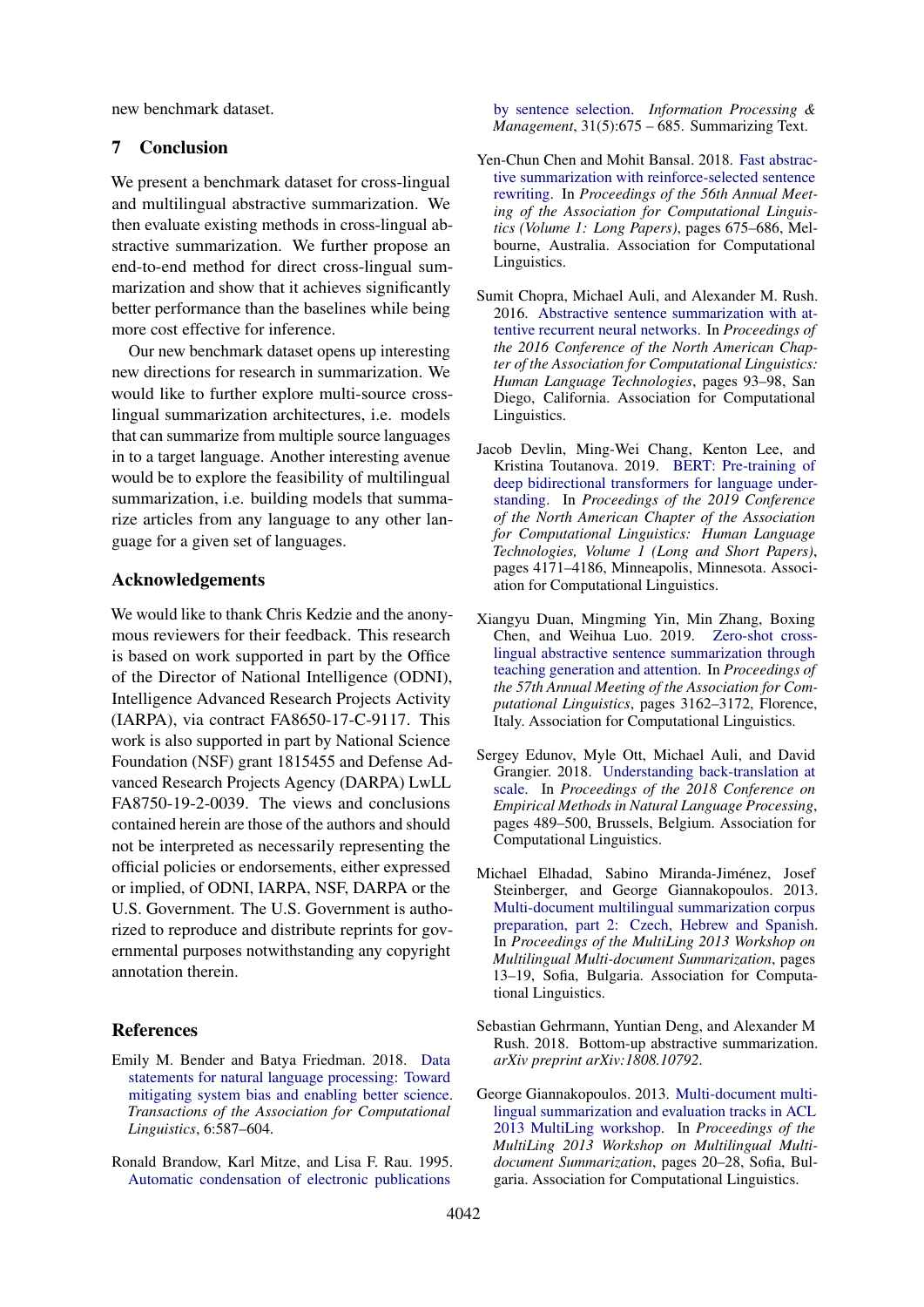- <span id="page-9-5"></span>George Giannakopoulos, Jeff Kubina, John Conroy, Josef Steinberger, Benoit Favre, Mijail Kabadjov, Udo Kruschwitz, and Massimo Poesio. 2015. [Mul](https://doi.org/10.18653/v1/W15-4638)[tiLing 2015: Multilingual summarization of single](https://doi.org/10.18653/v1/W15-4638) [and multi-documents, on-line fora, and call-center](https://doi.org/10.18653/v1/W15-4638) [conversations.](https://doi.org/10.18653/v1/W15-4638) In *Proceedings of the 16th Annual Meeting of the Special Interest Group on Discourse and Dialogue*, pages 270–274, Prague, Czech Republic. Association for Computational Linguistics.
- <span id="page-9-18"></span>Karl Moritz Hermann, Tomáš Kočiský, Edward Grefenstette, Lasse Espeholt, Will Kay, Mustafa Suleyman, and Phil Blunsom. 2015. Teaching machines to read and comprehend. In *Proceedings of the 28th International Conference on Neural Information Processing Systems - Volume 1*, NIPS'15, page 1693–1701, Cambridge, MA, USA. MIT Press.
- <span id="page-9-11"></span>Vu Cong Duy Hoang, Philipp Koehn, Gholamreza Haffari, and Trevor Cohn. 2018. [Iterative back](https://doi.org/10.18653/v1/W18-2703)[translation for neural machine translation.](https://doi.org/10.18653/v1/W18-2703) In *Proceedings of the 2nd Workshop on Neural Machine Translation and Generation*, pages 18–24, Melbourne, Australia. Association for Computational Linguistics.
- <span id="page-9-19"></span>Baotian Hu, Qingcai Chen, and Fangze Zhu. 2015. [LC-](https://doi.org/10.18653/v1/D15-1229)[STS: A large scale Chinese short text summarization](https://doi.org/10.18653/v1/D15-1229) [dataset.](https://doi.org/10.18653/v1/D15-1229) In *Proceedings of the 2015 Conference on Empirical Methods in Natural Language Processing*, pages 1967–1972, Lisbon, Portugal. Association for Computational Linguistics.
- <span id="page-9-3"></span>Mahnaz Koupaee and William Yang Wang. 2018. [Wik](http://arxiv.org/abs/1810.09305)[ihow: A large scale text summarization dataset.](http://arxiv.org/abs/1810.09305) *CoRR*, abs/1810.09305.
- <span id="page-9-4"></span>Jeff Kubina, John Conroy, and Judith Schlesinger. 2013. [ACL 2013 MultiLing pilot overview.](https://www.aclweb.org/anthology/W13-3104) In *Proceedings of the MultiLing 2013 Workshop on Multilingual Multi-document Summarization*, pages 29–38, Sofia, Bulgaria. Association for Computational Linguistics.
- <span id="page-9-15"></span>Anton Leuski, Chin-Yew Lin, Liang Zhou, Ulrich Germann, Franz Josef Och, and Eduard Hovy. 2003. [Cross-lingual c\\*st\\*rd: English access to hindi infor](https://doi.org/10.1145/979872.979877)[mation.](https://doi.org/10.1145/979872.979877) *ACM Transactions on Asian Language Information Processing*, 2(3):245–269.
- <span id="page-9-0"></span>Mike Lewis, Yinhan Liu, Naman Goyal, Marjan Ghazvininejad, Abdelrahman Mohamed, Omer Levy, Ves Stoyanov, and Luke Zettlemoyer. 2019a. Bart: Denoising sequence-to-sequence pre-training for natural language generation, translation, and comprehension. *ArXiv*, abs/1910.13461.
- <span id="page-9-7"></span>Mike Lewis, Yinhan Liu, Naman Goyal, Marjan Ghazvininejad, Abdelrahman Mohamed, Omer Levy, Ves Stoyanov, and Luke Zettlemoyer. 2019b. [Bart: Denoising sequence-to-sequence pre-training](http://arxiv.org/abs/1910.13461) [for natural language generation, translation, and](http://arxiv.org/abs/1910.13461) [comprehension.](http://arxiv.org/abs/1910.13461)
- <span id="page-9-1"></span>Lei Li, Corina Forascu, Mahmoud El-Haj, and George Giannakopoulos. 2013. [Multi-document multilin](https://www.aclweb.org/anthology/W13-3101)[gual summarization corpus preparation, part 1: Ara](https://www.aclweb.org/anthology/W13-3101)[bic, English, Greek, Chinese, Romanian.](https://www.aclweb.org/anthology/W13-3101) In *Proceedings of the MultiLing 2013 Workshop on Multilingual Multi-document Summarization*, pages 1–12, Sofia, Bulgaria. Association for Computational Linguistics.
- <span id="page-9-16"></span>Jung-Min Lim, In-Su Kang, and Jong-Hyeok Lee. 2004. Multi-document summarization using crosslanguage texts. In *NTCIR*.
- <span id="page-9-12"></span>Chin-Yew Lin. 2004. [ROUGE: A package for auto](https://www.aclweb.org/anthology/W04-1013)[matic evaluation of summaries.](https://www.aclweb.org/anthology/W04-1013) In *Text Summarization Branches Out*, pages 74–81, Barcelona, Spain. Association for Computational Linguistics.
- <span id="page-9-8"></span>Yang Liu and Mirella Lapata. 2019. [Text summariza](https://doi.org/10.18653/v1/D19-1387)[tion with pretrained encoders.](https://doi.org/10.18653/v1/D19-1387) In *Proceedings of the 2019 Conference on Empirical Methods in Natural Language Processing and the 9th International Joint Conference on Natural Language Processing (EMNLP-IJCNLP)*, pages 3730–3740, Hong Kong, China. Association for Computational Linguistics.
- <span id="page-9-9"></span>Yinhan Liu, Jiatao Gu, Naman Goyal, Xian Li, Sergey Edunov, Marjan Ghazvininejad, Mike Lewis, and Luke Zettlemoyer. 2020. [Multilingual denoising](http://arxiv.org/abs/2001.08210) [pre-training for neural machine translation.](http://arxiv.org/abs/2001.08210)
- <span id="page-9-14"></span>Ramesh Nallapati, Bowen Zhou, Cicero dos Santos, Cağlar Gülcehre, and Bing Xiang. 2016. [Abstrac](https://doi.org/10.18653/v1/K16-1028)[tive text summarization using sequence-to-sequence](https://doi.org/10.18653/v1/K16-1028) [RNNs and beyond.](https://doi.org/10.18653/v1/K16-1028) In *Proceedings of The 20th SIGNLL Conference on Computational Natural Language Learning*, pages 280–290, Berlin, Germany. Association for Computational Linguistics.
- <span id="page-9-13"></span>Shashi Narayan, Shay B. Cohen, and Mirella Lapata. 2018. Don't give me the details, just the summary! Topic-aware convolutional neural networks for extreme summarization. In *Proceedings of the 2018 Conference on Empirical Methods in Natural Language Processing*, Brussels, Belgium.
- <span id="page-9-2"></span>Khanh Nguyen and Hal Daumé III. 2019. [Global](https://doi.org/10.18653/v1/D19-5411) [voices: Crossing borders in automatic news sum](https://doi.org/10.18653/v1/D19-5411)[marization.](https://doi.org/10.18653/v1/D19-5411) In *Proceedings of the 2nd Workshop on New Frontiers in Summarization*, pages 90–97, Hong Kong, China. Association for Computational Linguistics.
- <span id="page-9-17"></span>Constantin Orăsan and Oana Andreea Chiorean. 2008. [Evaluation of a cross-lingual Romanian-English](http://www.lrec-conf.org/proceedings/lrec2008/pdf/539_paper.pdf) [multi-document summariser.](http://www.lrec-conf.org/proceedings/lrec2008/pdf/539_paper.pdf) In *LREC 2008*.
- <span id="page-9-10"></span>Myle Ott, Sergey Edunov, Alexei Baevski, Angela Fan, Sam Gross, Nathan Ng, David Grangier, and Michael Auli. 2019. fairseq: A fast, extensible toolkit for sequence modeling. In *Proceedings of NAACL-HLT 2019: Demonstrations*.
- <span id="page-9-6"></span>Jessica Ouyang, Boya Song, and Kathy McKeown. 2019. [A robust abstractive system for cross-lingual](https://doi.org/10.18653/v1/N19-1204)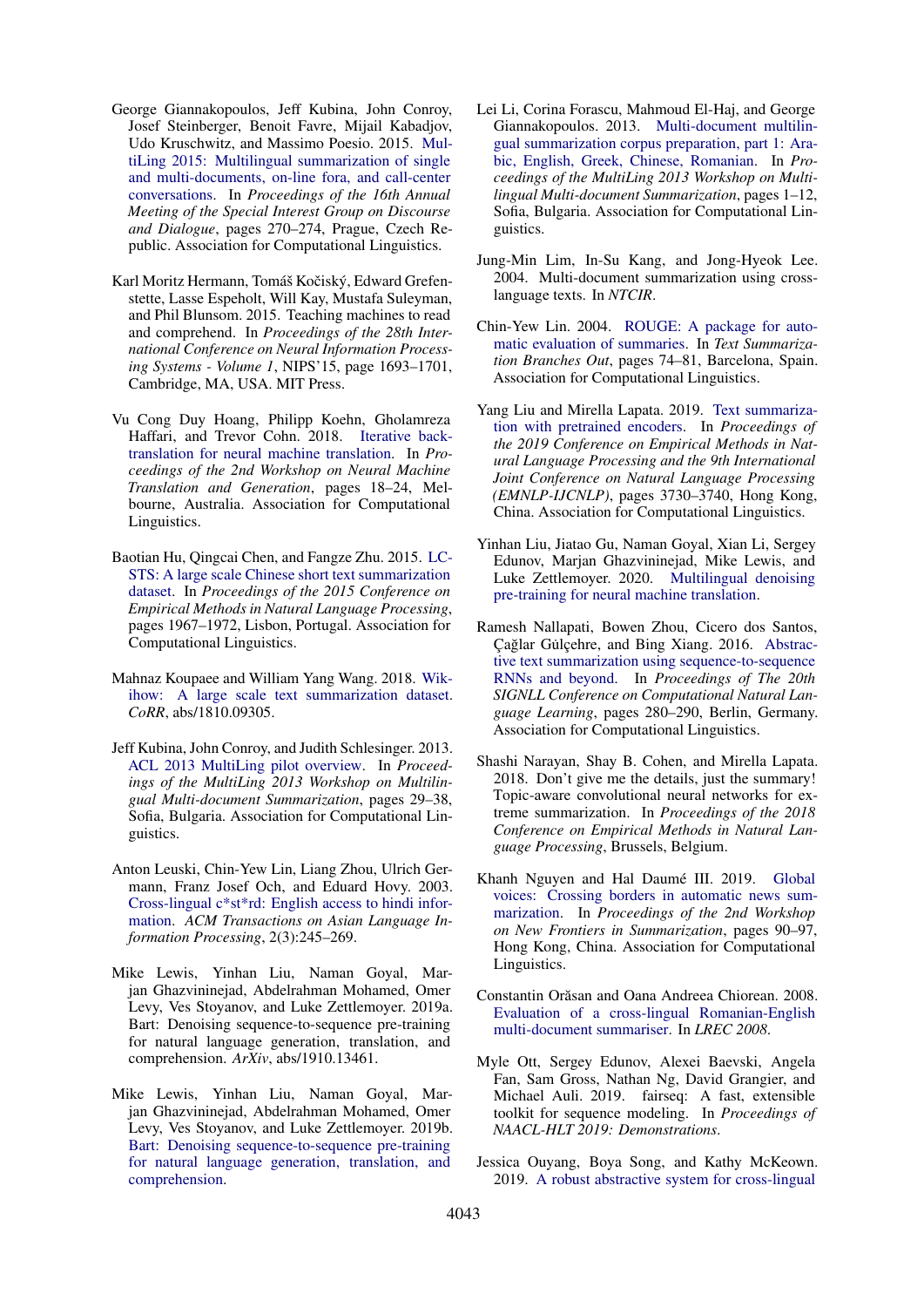[summarization.](https://doi.org/10.18653/v1/N19-1204) In *Proceedings of the 2019 Conference of the North American Chapter of the Association for Computational Linguistics: Human Language Technologies, Volume 1 (Long and Short Papers)*, pages 2025–2031, Minneapolis, Minnesota. Association for Computational Linguistics.

- <span id="page-10-4"></span>Alexander M. Rush, Sumit Chopra, and Jason Weston. 2015. [A neural attention model for abstractive sen](https://doi.org/10.18653/v1/D15-1044)[tence summarization.](https://doi.org/10.18653/v1/D15-1044) In *Proceedings of the 2015 Conference on Empirical Methods in Natural Language Processing*, pages 379–389, Lisbon, Portugal. Association for Computational Linguistics.
- <span id="page-10-1"></span>Sebastian Schuster, Sonal Gupta, Rushin Shah, and Mike Lewis. 2019. [Cross-lingual transfer learning](https://doi.org/10.18653/v1/N19-1380) [for multilingual task oriented dialog.](https://doi.org/10.18653/v1/N19-1380) In *Proceedings of the 2019 Conference of the North American Chapter of the Association for Computational Linguistics: Human Language Technologies, Volume 1 (Long and Short Papers)*, pages 3795–3805, Minneapolis, Minnesota. Association for Computational Linguistics.
- <span id="page-10-6"></span>Abigail See, Peter J. Liu, and Christopher D. Manning. 2017. [Get to the point: Summarization with pointer](https://doi.org/10.18653/v1/P17-1099)[generator networks.](https://doi.org/10.18653/v1/P17-1099) In *Proceedings of the 55th Annual Meeting of the Association for Computational Linguistics (Volume 1: Long Papers)*, pages 1073– 1083, Vancouver, Canada. Association for Computational Linguistics.
- <span id="page-10-2"></span>Rico Sennrich, Barry Haddow, and Alexandra Birch. 2016. [Improving neural machine translation mod](https://doi.org/10.18653/v1/P16-1009)[els with monolingual data.](https://doi.org/10.18653/v1/P16-1009) In *Proceedings of the 54th Annual Meeting of the Association for Computational Linguistics (Volume 1: Long Papers)*, pages 86–96, Berlin, Germany. Association for Computational Linguistics.
- <span id="page-10-7"></span>Shi-qi Shen, Yun Chen, Cheng Yang, Zhi-yuan Liu, and Mao-song Sun. 2018. [Zero-shot cross-lingual](https://doi.org/10.1109/TASLP.2018.2842432) [neural headline generation.](https://doi.org/10.1109/TASLP.2018.2842432) *IEEE/ACM Trans. Audio, Speech and Lang. Proc.*, 26(12):2319–2327.
- <span id="page-10-0"></span>Kaiqiang Song, Bingqing Wang, Zhe Feng, Liu Ren, and Fei Liu. 2020. Controlling the amount of verbatim copying in abstractive summarization. In *Proceedings of the AAAI Conference on Artificial Intelligence*.
- <span id="page-10-5"></span>Oriol Vinyals, Meire Fortunato, and Navdeep Jaitly. 2015. [Pointer networks.](http://papers.nips.cc/paper/5866-pointer-networks.pdf) In C. Cortes, N. D. Lawrence, D. D. Lee, M. Sugiyama, and R. Garnett, editors, *Advances in Neural Information Processing Systems 28*, pages 2692–2700. Curran Associates, Inc.
- <span id="page-10-10"></span>Xiaojun Wan. 2011. [Bilingual co-training for sen](https://doi.org/10.1162/COLI_a_00061)[timent classification of Chinese product reviews.](https://doi.org/10.1162/COLI_a_00061) *Computational Linguistics*, 37(3):587–616.
- <span id="page-10-3"></span>Xiaojun Wan, Huiying Li, and Jianguo Xiao. 2010. [Cross-language document summarization based on](https://www.aclweb.org/anthology/P10-1094) [machine translation quality prediction.](https://www.aclweb.org/anthology/P10-1094) In *Proceedings of the 48th Annual Meeting of the Association*

*for Computational Linguistics*, pages 917–926, Uppsala, Sweden. Association for Computational Linguistics.

- <span id="page-10-13"></span>Xiaojun Wan, Fuli Luo, Xue Sun, Songfang Huang, and Jin-ge Yao. 2019. Cross-language document summarization via extraction and ranking of multiple summaries. *Knowledge and Information Systems*, 58(2):481–499.
- <span id="page-10-11"></span>Jin-ge Yao, Xiaojun Wan, and Jianguo Xiao. 2015. [Phrase-based compressive cross-language summa](https://doi.org/10.18653/v1/D15-1012)[rization.](https://doi.org/10.18653/v1/D15-1012) In *Proceedings of the 2015 Conference on Empirical Methods in Natural Language Processing*, pages 118–127, Lisbon, Portugal. Association for Computational Linguistics.
- <span id="page-10-12"></span>J. Zhang, Y. Zhou, and C. Zong. 2016. Abstractive cross-language summarization via translation model enhanced predicate argument structure fusing. *IEEE/ACM Transactions on Audio, Speech, and Language Processing*, 24(10):1842–1853.
- <span id="page-10-9"></span>Junnan Zhu, Haoran Li, Tianshang Liu, Yu Zhou, Ji-ajun Zhang, and Chengqing Zong, 2018. [MSMO:](https://doi.org/10.18653/v1/D18-1448) [Multimodal summarization with multimodal output.](https://doi.org/10.18653/v1/D18-1448) In *Proceedings of the 2018 Conference on Empirical Methods in Natural Language Processing*, pages 4154–4164, Brussels, Belgium. Association for Computational Linguistics.
- <span id="page-10-8"></span>Junnan Zhu, Qian Wang, Yining Wang, Yu Zhou, Jiajun Zhang, Shaonan Wang, and Chengqing Zong. 2019. [NCLS: Neural cross-lingual summarization.](https://doi.org/10.18653/v1/D19-1302) In *Proceedings of the 2019 Conference on Empirical Methods in Natural Language Processing and the 9th International Joint Conference on Natural Language Processing (EMNLP-IJCNLP)*, pages 3054– 3064, Hong Kong, China. Association for Computational Linguistics.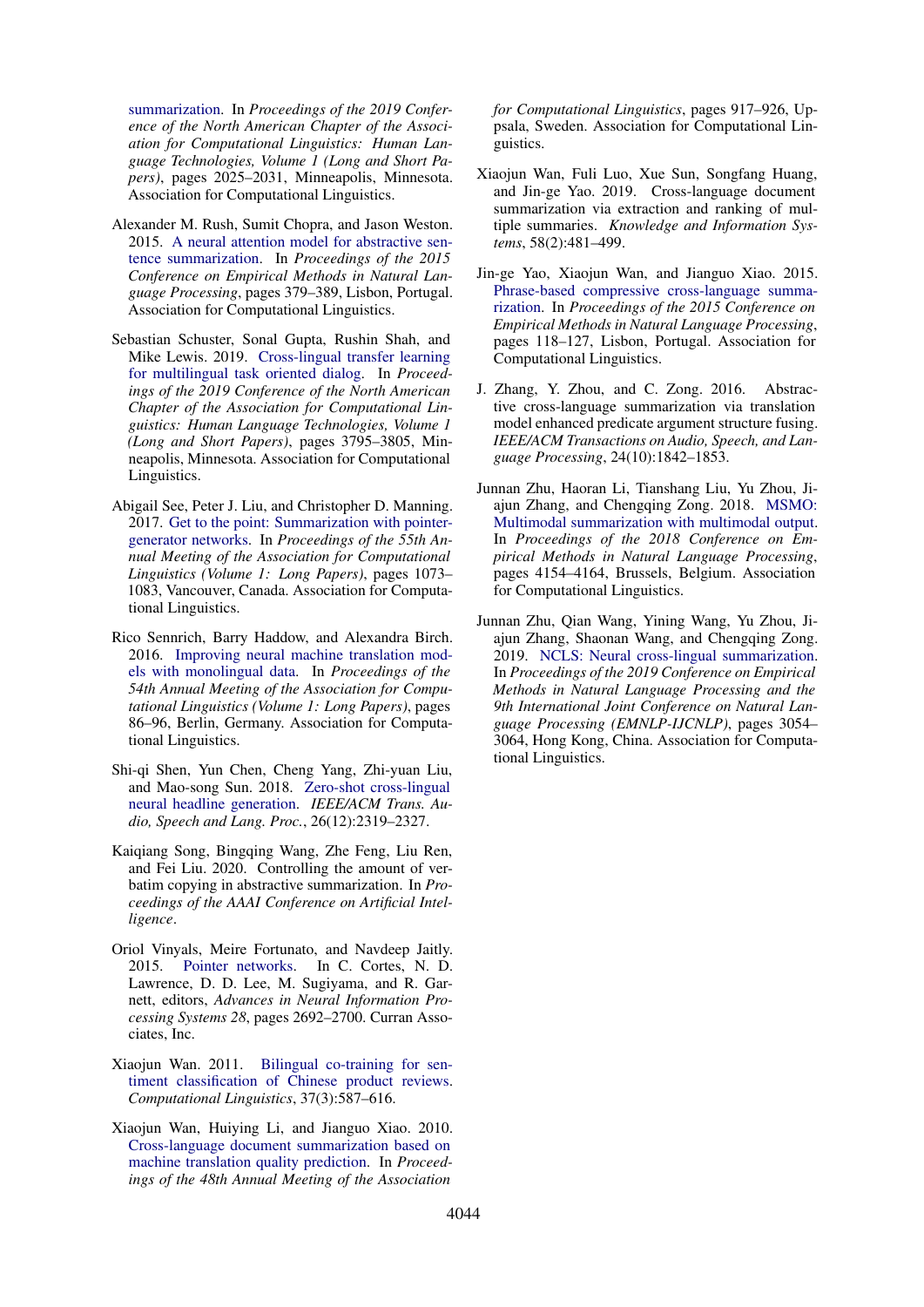## A Appendix

## <span id="page-11-2"></span>A.1 Reproducibility

We use Fairseq [\(Ott et al.,](#page-9-10) [2019\)](#page-9-10) for all our experiments. We follow the hyperparmeter settings used by [Lewis et al.](#page-9-7) [\(2019b\)](#page-9-7) for all summarization and translation models we train.[13](#page-11-3) We note that we had to make some modifications to existing mBART code, to support monolingual summarization. We will make this code, along with our data pre-processing scripts, available upon acceptance. We train all our models on a single machine with four Nvidia Tesla V100 GPUs, 96 CPU cores, and 693 GB of RAM. We train all models until the validation loss no longer improves for two epochs, and use the checkpoint with the best validation loss for inference. The average runtime for each of our training runs was between three to six hours, depending on the dataset size (it was quickest for Turkish and slowest for Spanish).

All models that we report in Table [4](#page-5-1) were trained using the exact same pre-trained mBART architecture ( $\sim$  680M parameters), with the same hyperparameters. For inference, we used a beam-size of five for all models. The ROUGE [\(Lin,](#page-9-12) [2004\)](#page-9-12) scores were computed using the official ROUGE script. <sup>[14](#page-11-4)</sup>

## <span id="page-11-1"></span>A.2 Splitting English Data

To get a fair assessment of cross-lingual performance, we need to ensure, at a minimum, that any English article that is parallel to any test article in any of the four languages, gets mapped to the English test set. We note, however, that this is not sufficient, since there are multiple methods (articles) for each topic, and there may be some content overlap between them. Therefore, in addition to parallel articles, we also include all English articles that overlap in topic with any test article in any of the four non-English languages in the test set for English. While this way of splitting the data means we have fewer English articles for training, we opted for this as it ensures purity of the tests sets. Furthermore, it also ensures that models that learn topic-specific information will not be able to generalize to the test set, since there is minimal topical overlap. This method of splitting filtered out ∼ 72K examples to the test set, and left us with  $\sim$  69K examples for training and development sets.

### <span id="page-11-0"></span>A.3 Data Statements

All of the data was collected according with the terms and conditions listed on the website. We followed WikiHow's rate limit (four second delay between each request) while scraping the website. We follow the guidelines suggested by [Bender and](#page-8-3) [Friedman](#page-8-3) [\(2018\)](#page-8-3) and prepare a data statement, to the best of our ability, for the data we collect.

## A.3.1 Curation Rationale

This dataset was collected in order to enable further research into cross-lingual and multilingual summarization. We first collected English articles from WikiHow. Each English article links to any corresponding articles that may be available in the other 17 languages that are supported on WikiHow. We use this information to collect parallel articles between English and each of the other 17 languages. We then align these articles using the illustrative images for each of the steps detailed in the article, since these images are unique to a given step.

#### A.3.2 Language Variety

The dataset includes articles in 18 languages (i.e. English, Spanish, Portuguese, French, German, Russian, Italian, Indonesian, Dutch, Arabic, Chinese, Vietnamese, Thai, Japanese, Korean, Hindi, Czech, Turkish). The information about the varieties for the languages is not available.

#### A.3.3 Speaker Demographic

We do not have access to the demographics of the writers and editors of the articles.

#### A.3.4 Annotator Demographic

We do not collect any additional annotations for this dataset.

#### A.3.5 Speech Situation

The articles written on the website are a collaborative effort from people all over the world. Each article and summary is written and edited by 23 people, and further re-viewed by 16 people, on average, which ensures that the content is of a highquality. A majority of the non-English articles are written by people who are fluent in both English and the target language, and are further reviewed by WikiHow's international translation team, before they are published. The articles are written as how-to guides over a wide variety of topics, and the intended audience is anyone that is interested in instructions to complete a certain task.

<span id="page-11-3"></span><sup>&</sup>lt;sup>13</sup>[Link to hyper-parameter settings used](https://github.com/pytorch/fairseq/blob/master/examples/bart/README.summarization.md) [Lewis et al.](#page-9-7) [\(2019b\).](https://github.com/pytorch/fairseq/blob/master/examples/bart/README.summarization.md)

<span id="page-11-4"></span><sup>&</sup>lt;sup>14</sup>The parameters used to compute the ROUGE scores were "-c 95 -r 1000 -n 2 -a".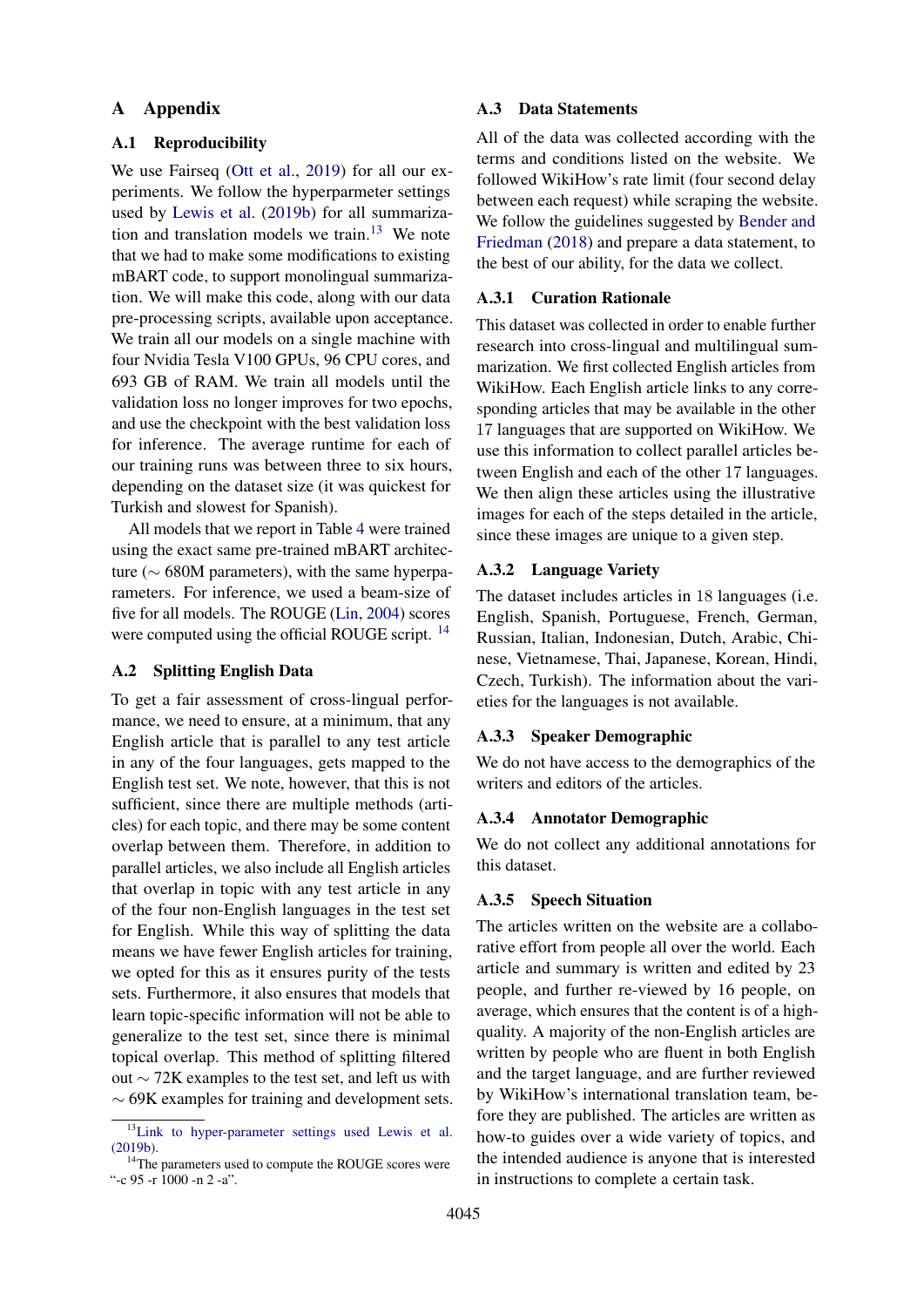<span id="page-12-1"></span>Topic: How to Reduce the Redness of Sunburn: Healing and Concealing Sunburns.

Article: Try to drink at least 10 full glasses of water each day for a week after your sunburn ... This is the traditional go-to remedy when dealing with a burn. The gel of the aloe vera plant has natural anti-inflammatory properties and can speed up the healing process if applied correctly ... Get out a small bowl and mix equal parts baking soda and cornstarch ... You can use the leaves and bark of the witch hazel plant for medicinal purposes ... You can fill up a bottle and spray the vinegar directly on your skin for relief ... Many natural healers swear that potatoes can reduce pain and inflammation. Get a few potatoes and use a knife to cut them into thin slices ... This one is a bit of a long-shot but, if nothing else, the cool temperature of the yogurt may soothe your skin ... Light, cotton garments that fall away from the skin are your best options during your recovery period ... Apply a green-tinted primer to the burned areas to counterbalance the appearance of redness ...

Reference: Drink a lot of water. Apply aloe vera. Create a baking soda paste. Use witch hazel. Apply apple cider vinegar to the area. Apply potato slices to the area. Apply live cultured yogurt. Wear loose and dark clothing. Use make-up to cover the redness.

Trans-Sum: Drink plenty of water. Apply aloe vera gel to the skin. Make a baking salt and corn flour mask. Use hazelnut extract. Apply apple cider vinegar. Use potatoes. Apply yogurt to the skin. Apply blush.

Trans-Sum-R: Drink plenty of water. Apply aloe vera gel. Use baking salt and cornmeal. Use hazelnuts and bark. Apply apple cider vinegar. Apply potatoes. Apply yogurt to the skin. Avoid wearing makeup.

DC+Synth+MT (Ours): Drink plenty of water. Apply aloe vera gel to the burn. Mix baking soda and cornstarch. Use witch hazel. Apply apple cider vinegar to the burn. Use potato slices. Apply yogurt to the burn. Wear dark clothing.

Table 7: An example output summary for Trans-Sum, Trans-Sum-R and DC+Synth+MT. Human annotators preferred the output from DC+Synth+MT.

## A.3.6 Text Characteristics

The articles cover 19 broad categories including health, arts and entertainment, personal care and style, travel, education and communications, etc. The categories covered a broad set of genres and topics.

## <span id="page-12-0"></span>A.4 Examples

We present four additional example outputs for each of the three systems that were evaluated by human annotators. We show two examples where our system (DC+Synth+MT) was preferred, in Tables [7](#page-12-1) and [8,](#page-13-0) and two examples where the baselines were preferred over our system, in Tables [9](#page-13-1) and [10.](#page-14-0) We will make the model outputs available for all systems.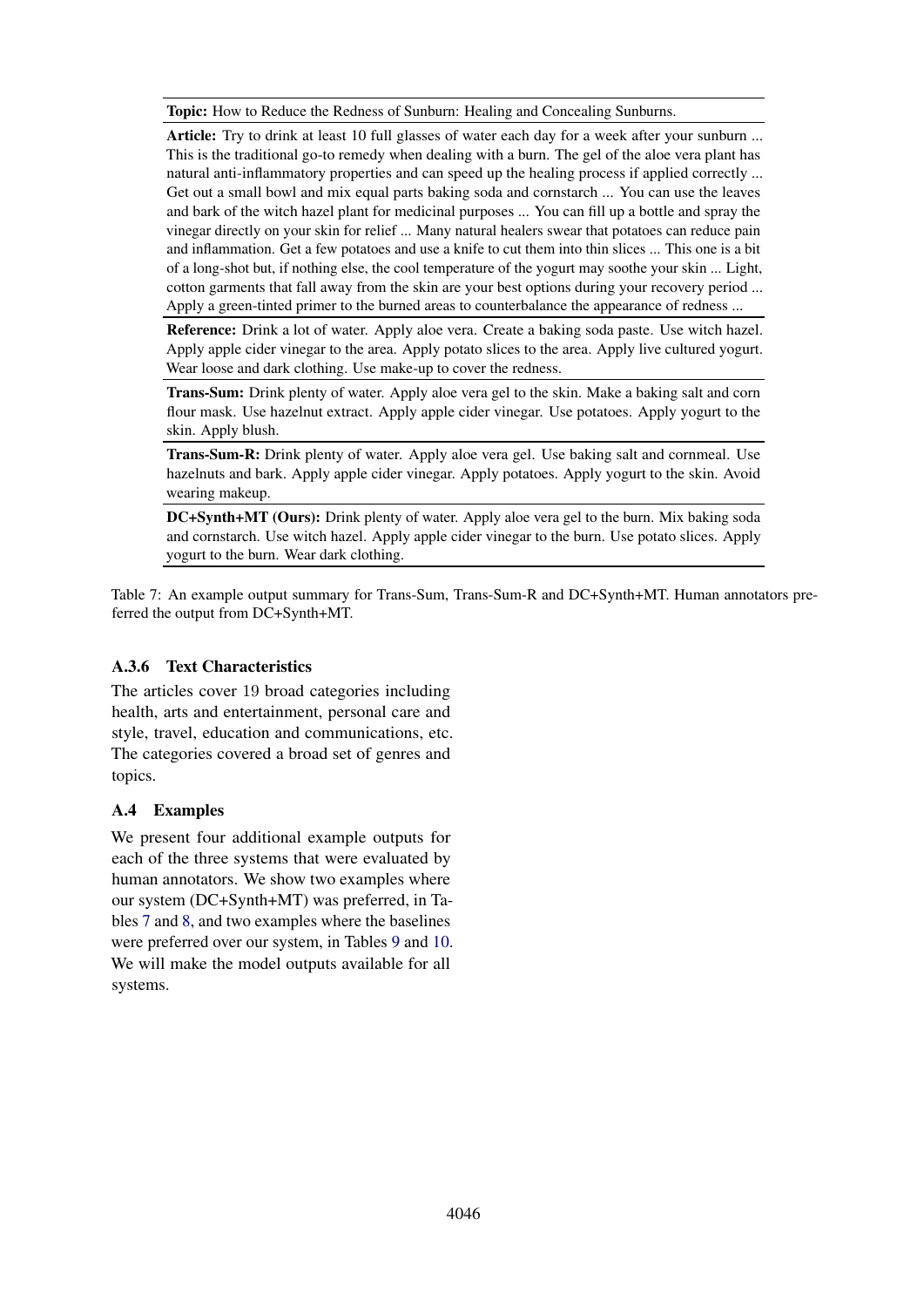<span id="page-13-0"></span>Topic: How to Speak Portuguese: Studying Basic Portuguese Vocabulary.

Article: Practice saying ordinary phrases so you can carry on a casual conversation in any situation ... Practice polite phrases like "please" and "thank you". Learn a few ways to communicate your understanding or confusion ... If you will be traveling in Portugal, learn some of the basic questions and statements you will need to get around ... Learn how to ask for rooms, order off a menu, and talk to shopkeepers ... Portuguese numbers sometimes reflect the gender of the word they are applied to. For instance, if you are talking about a woman, you would say "uma mulher", but for a man you would say "um homem.".

Reference: Learn a few greetings. Master some basic conversational phrases. Learn key travel phrases. Practice your shopping and restaurant vocabulary. Learn how to count in Portuguese.

Trans-Sum: Learn some basic phrases to communicate basic conversation. Practice basic phrases to communicate understanding or confusion. Learn some basic questions and statements to communicate when traveling. Learn how to order a room or talk to merchants. Learn how to talk about gender.

Trans-Sum-R: Learn basic conversational phrases. Use simple phrases to communicate understanding or confusion. Learn basic questions and statements when traveling to Portugal. Learn how to order a room, menu, or speak to merchants. Learn how to say "um" or "um homem" if you're talking about a woman.

DC+Synth+MT (Ours): Learn some basic conversational phrases. Learn some polite phrases Learn some basic phrases when communicating in public. Learn some basic phrases when communicating in public. Learn how to communicate with people. Learn how to communicate with numbers.

Table 8: An example output summary for Trans-Sum, Trans-Sum-R and DC+Synth+MT. Human annotators preferred the output from DC+Synth+MT.

<span id="page-13-1"></span>Topic: How to Teach English As a Second Language to Beginners: Embracing Best Practices.

Article: One great way to facilitate learning is to encourage students to avoid speaking languages other than English in the classroom ... When explaining an activity or giving directions about homework, classwork, or a project, you should always give both verbal and written instructions ... This will aid in word association and in pronunciation ... No matter what type of lesson you are teaching or what activity your students are doing, you should monitor them constantly ... Teaching English as a second language to beginners is a lot more effective when you use a variety of types of learning ... When teaching beginners or very young students, break the lesson into several pieces of about 10 minutes.

Reference: Encourage students to speak only English in the classroom. Provide verbal and written instructions. Monitor students' progress constantly. Promote a diversity of modes of learning. Break lessons into small pieces.

Trans-Sum: Encourage students to speak English. Give both oral and written instructions. Control your students. Encourage different types of learning. Divide lessons into small pieces. Change your lesson types often.

Trans-Sum-R: Encourage students to speak English. Provide both oral and written instructions. Monitor your students. Diversify your teaching methods. Divide the lesson into short pieces. Switch up your teaching style.

DC+Synth+MT (Ours): Encourage students to speak English. Give both verbal and written instructions. Check on students regularly. Encourage a variety of learning methods. Break your lessons down into small chunks. Vary your lesson types.

Table 9: An example output summary for Trans-Sum, Trans-Sum-R and DC+Synth+MT. Human annotators preferred the output from Trans-Sum-R and Trans-Sum over DC+Synth+MT.